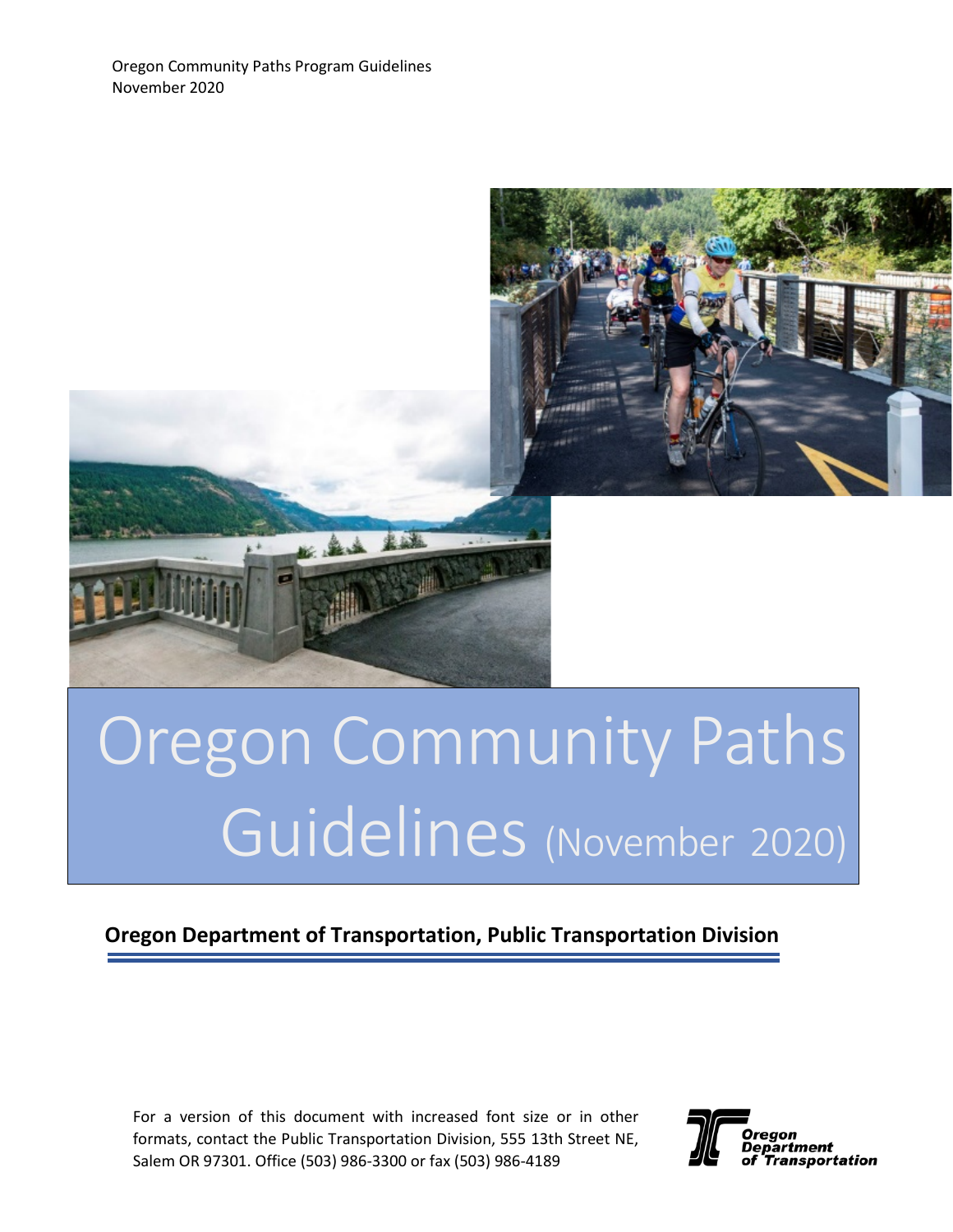# **Table of Contents**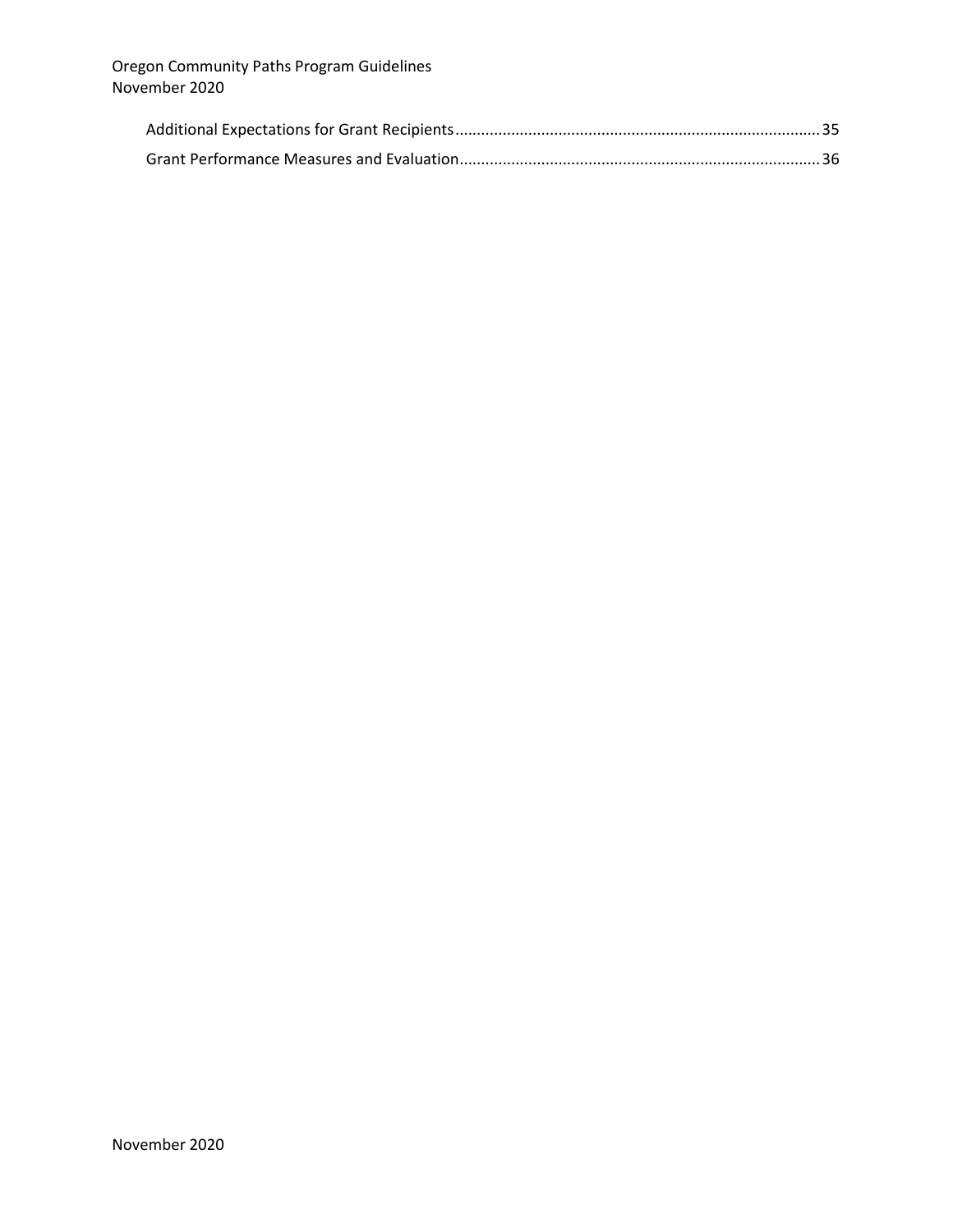# <span id="page-3-0"></span>**Part 1: Oregon Community Paths Program Grants Overview and Guidance**

#### <span id="page-3-1"></span>Introduction

This document provides guidance and application instructions for Oregon Community Paths program grant solicitations.

Oregon's Community Paths program is a competitive grant program that supports investment in biking and walking facilities that are "off system," meaning facilities that are not primarily on or along a roadway. Off System facilities may be routes or segments that traverse a park, between housing developments, along greenways, on old rail lines, or areas that are not otherwise within the public road right-of-way. There are two types of community paths:

- 1) Critical Links biking and walking connections to schools, downtowns, shopping, employment, and other destinations
- 2) Regional Paths longer distance paths serving communities; for example, Southern Oregon's Bear Creek Greenway, or Portland's [Springwater Corridor.](https://www.portland.gov/parks/springwater-corridor)

#### <span id="page-3-2"></span>Acronyms and Definitions

Table 1: Acronyms and Definitions

| <b>ACT</b>            | Area Commission on Transportation                                                                                            |
|-----------------------|------------------------------------------------------------------------------------------------------------------------------|
| Agency                | Entity applying for CP grant. Also known as applicant                                                                        |
| ATL                   | Regional Active Transportation Liaison                                                                                       |
| IGA                   | Intergovernmental Agreement                                                                                                  |
| LAL                   | Local Agency Liaison. Job Title is migrating to Transportation Program Manager                                               |
| LOI                   | Letter of Intent                                                                                                             |
| <b>OBPAC</b>          | Oregon Bicycle and Pedestrian Advisory Committee                                                                             |
| <b>OCP</b>            | <b>Oregon Community Paths</b>                                                                                                |
| <b>ODOT</b>           | Oregon Department of Transportation                                                                                          |
| <b>OTC</b>            | <b>Oregon Transportation Commission</b>                                                                                      |
| <b>OTSC</b>           | <b>Oregon Transportation Safety Committee</b>                                                                                |
| <b>PL</b>             | Project Leader                                                                                                               |
| <b>PM</b>             | <b>ODOT Community Paths Program Manager</b>                                                                                  |
| Project<br>Refinement | A federally funded preliminary planning grant under the Community Paths program                                              |
| <b>SRTS</b>           | Safe Routes to School. For the purposes of this program manual, the term specifically<br>applies to infrastructure projects. |
| TA                    | <b>Transportation Alternatives Program</b>                                                                                   |
| <b>TPM</b>            | Transportation Program Manager. May also be referred to as a LAL                                                             |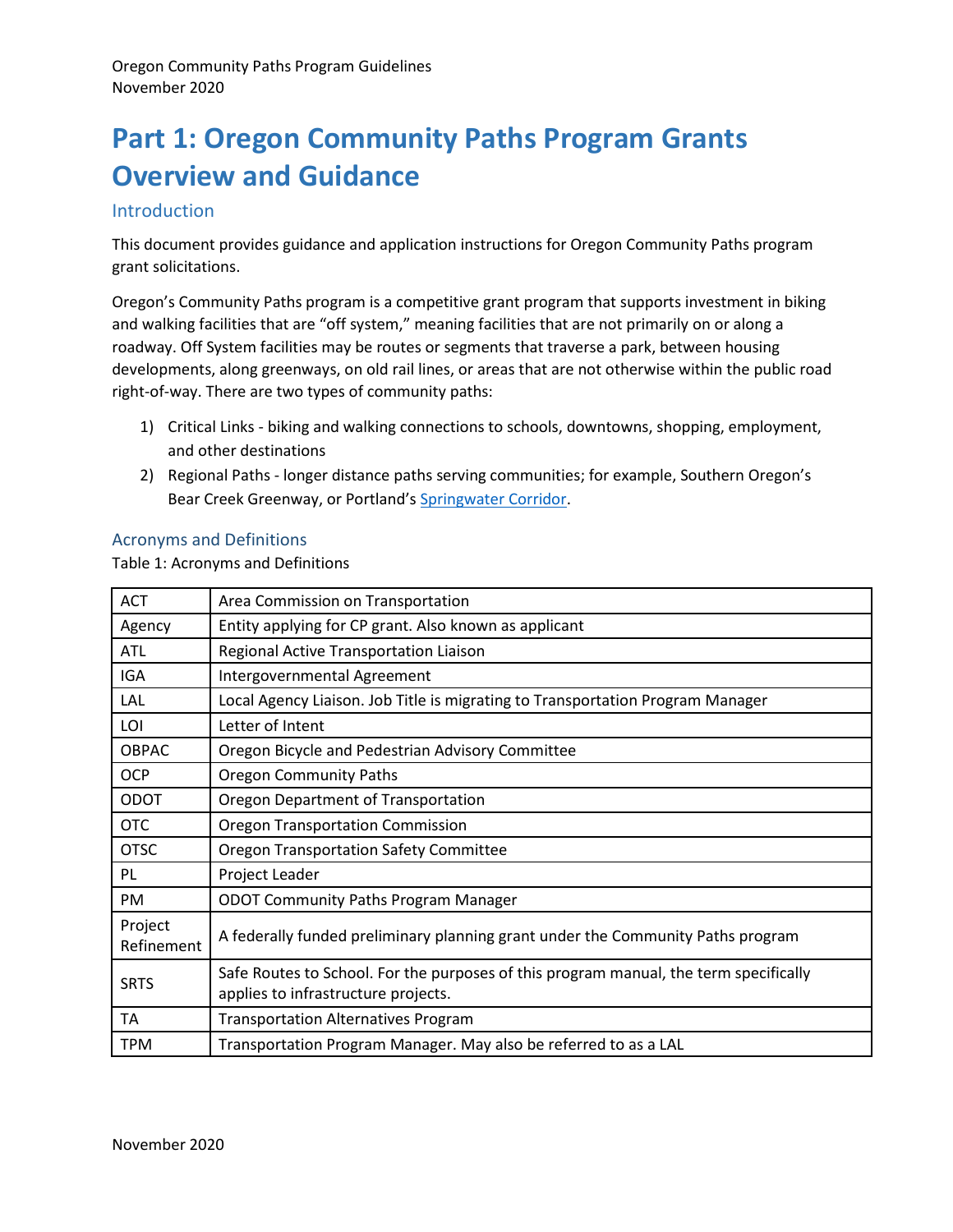Funding for community paths is a compilation of state Multimodal Active Transportation (MAT) funds and federal Transportation Alternatives program (TA) funds.

The MAT is supported by the following three sources of funds:

#### *Bicycle Excise Tax*

The Oregon Bicycle excise tax is a \$15 tax on all new bicycles, human powered or electric assist, where the retail price is over \$200. All revenue from the Bicycle Excise Tax goes into the MAT fund.

#### *Vehicle Privilege Tax*

The Oregon vehicle privilege tax is a tax for the privilege of selling vehicles in Oregon. The tax is computed at 0.5 percent of the retail sales price of the taxable motor vehicle. Vehicle dealers in Oregon are responsible for paying the vehicle privilege tax on the sale price of each vehicle sold. A portion of the revenue from the fund goes to the Department of Environmental Quality (DEQ) for electric vehicle rebates (through 2023), and the remainder goes into the Connect Oregon fund. Of the money in the Connect Oregon fund, seven percent goes to the MAT program.

#### *Lottery Bonds*

Unlike the bicycle excise tax or vehicle privilege tax, which generates ongoing revenue, lottery bonds are provided by the Oregon legislature at their discretion. Lottery bonds have historically been allocated to support the Connect Oregon program for grants to non-highway modes of transportation. The MAT program will receive seven percent of any lottery bonds allocated to the Connect Oregon program. Funds may not be used on projects not normally eligible for funding under the [Oregon Constitution,](https://www.oregonlegislature.gov/bills_laws/Pages/OrConst.aspx) Article IX, Section 3a, and there are other specific requirements that come with lottery-funded projects. At the time of this writing, all lottery bonds have been allocated by the legislature to specific projects, and none are allocated to the OCP.

The MAT fund is governed by administrative rule [\(OAR 731.036\)](https://secure.sos.state.or.us/oard/displayDivisionRules.action?selectedDivision=5681) which was developed following the legislative creation of the fun[d \(ORS 367.091\)](https://www.oregonlaws.org/ors/367.091). The rule establishes the administrative process for the MAT fund, including the:

- Grant application process,
- Eligibility requirements,
- Project selection criteria guidance,
- Match requirements, and
- Project administration.

The Transportation Alternatives Program funded through the Federal Highway Administration (FHWA) under the State Transportation Block Grant Program and is governed under [23 USC 133.](https://www.law.cornell.edu/uscode/text/23/133) Oregon's apportionment is determined through a formula allocation.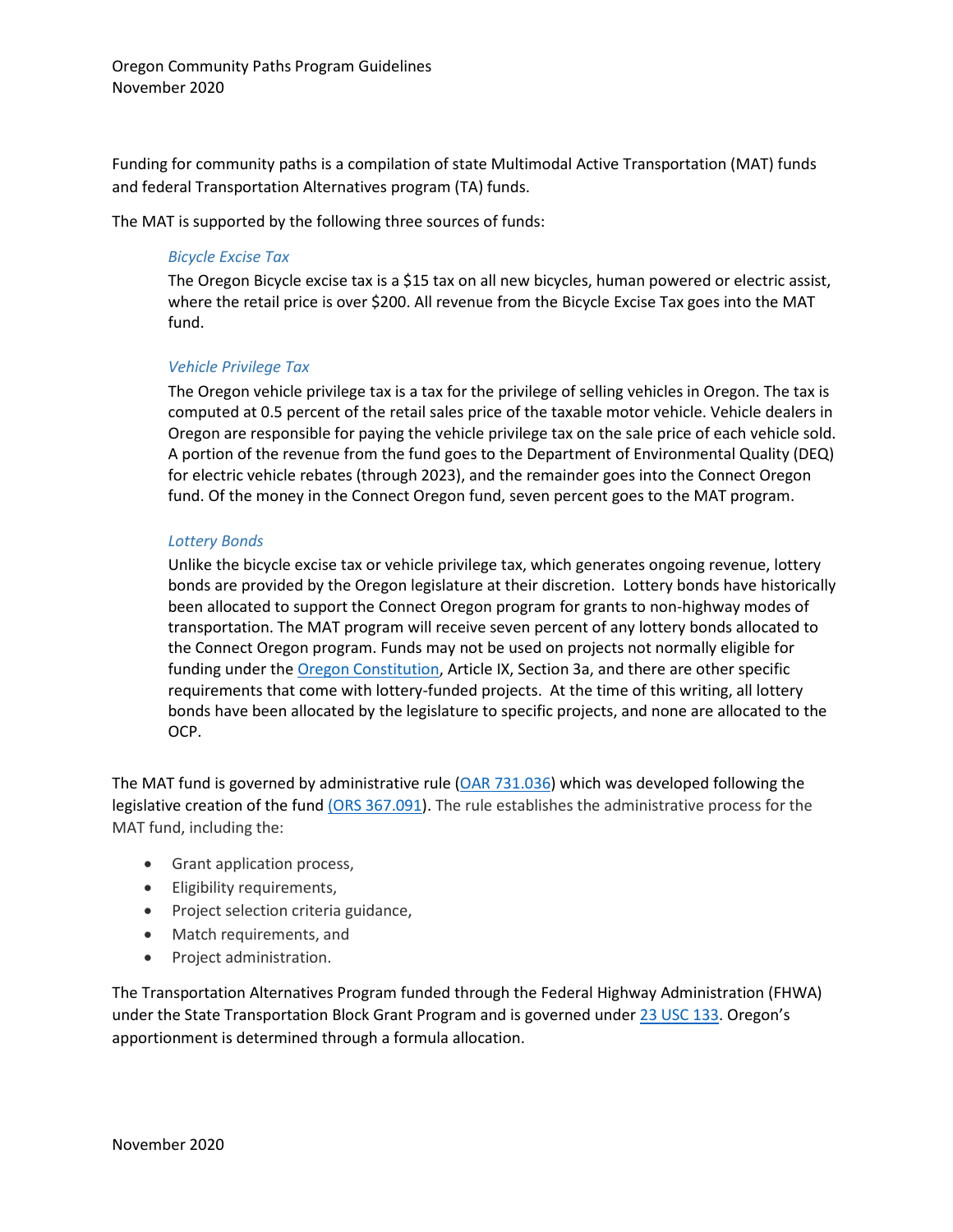TA and MAT funds each have different program requirements, which affect how projects must be managed and govern overall project requirements. For this reason, ODOT does not intend to blend funds on any one project, but rather to keep a project either state funded or federally funded. All Preliminary Planning (referred to as "Project Refinement") funds will use federal TA dollars. Construction projects may be funded by TA dollars or MAT dollars. Applicants may opt to apply for state funds only, or indicate if they would be willing to accept federal dollars. However, PTD will make the final decision on which source of funding will be used for each project.

Eligible applicants include cities, counties, state, regional government bodies, Tribal governments, mass transit or transportation districts, school districts, special government bodies, or other units of local government. Eligible non-profits with documented support from one of the above government bodies may also apply. To be eligible, applicants must commit to provide 10.27% matching funds for federally funded Project Refinement efforts, and 30% or 10.27% for state or federal (respectively) funded construction projects. The project must also meet the program requirements for Community Paths, described in this document.

PTD will solicit for Project Refinement and construction projects roughly every two years, starting in October 2020 for the first cycle. An announcement on the amount of funds available and process will be made in the spring of the solicitation year. Applications will be due by January 31 the following year (2021 for the first cycle).

The successful applicant/recipient will have five years to complete a state funded project from the date of the application. For federally funded projects, the successful applicant/recipient will have three years to complete the project from the date the agreement is executed.

Go to<https://www.oregon.gov/ODOT/Programs/Pages/OCP.aspx> to learn more about Oregon's Community Paths Program. The (OCP) Program is guided by Oregon Revised Statute (ORS) 367.091 to 367.093 and Oregon Administrative Rule (OAR) 731-036-0030.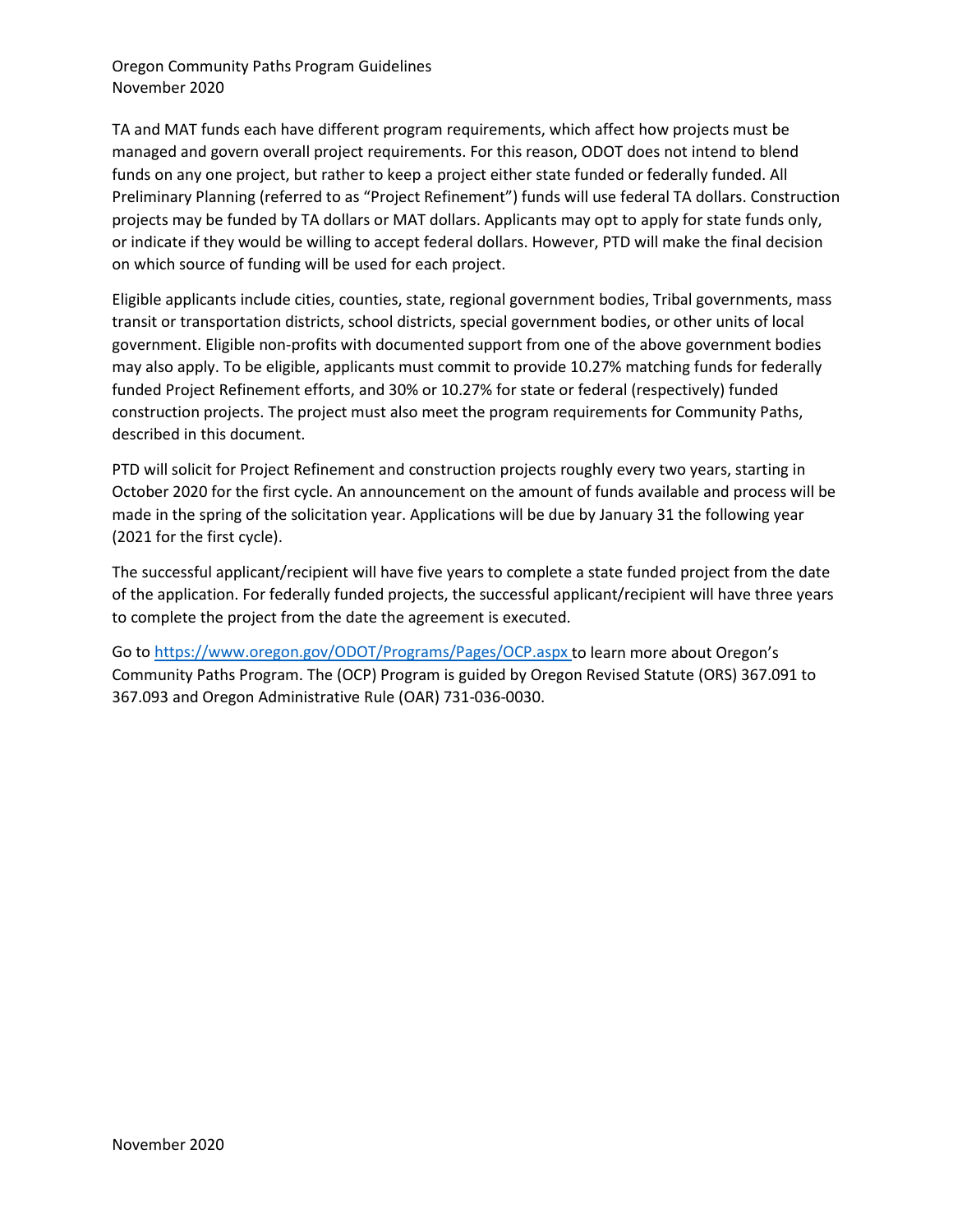#### <span id="page-6-0"></span>Responsible Parties

*Figure 1: ODOT Staff Responsible for Community Paths Program Management*

## **PUBLIC TRANSPORTATION DIVISION ADMINISTRATOR**

Karyn Criswell



#### *Community Paths:*

"Community Paths" refers to efforts to make off-street walkways and bikeways that address barriers to connecting communities and complement on-street walkways and bikeways.

#### *Oregon Community Paths Program:*

The [Oregon Community Paths Program](https://www.oregon.gov/odot/Programs/Pages/OCP.aspx) (OCP) is a statewide program that funds off-road paths that serve utilitarian purposes. The program funds two types of projects:

- 1. **Construction Grants:** Development, construction, reconstruction, resurfacing, or other capital improvement of multiuse paths, bicycle paths, and footpaths that improve access and safety for people walking and bicycling
- 2. **Project Refinement Grants:** Preliminary Planning grants to help prepare for a later OCP construction grant request.

#### Oregon Department of Transportation (ODOT) Public Transportation Division (PTD)**:**

The Program Implementation Unit within the PTD is responsible for overseeing this program. The OCP Program Manager oversees the day-to-day activities, reviewing and ranking applications, managing grants and evaluating the program and compliance.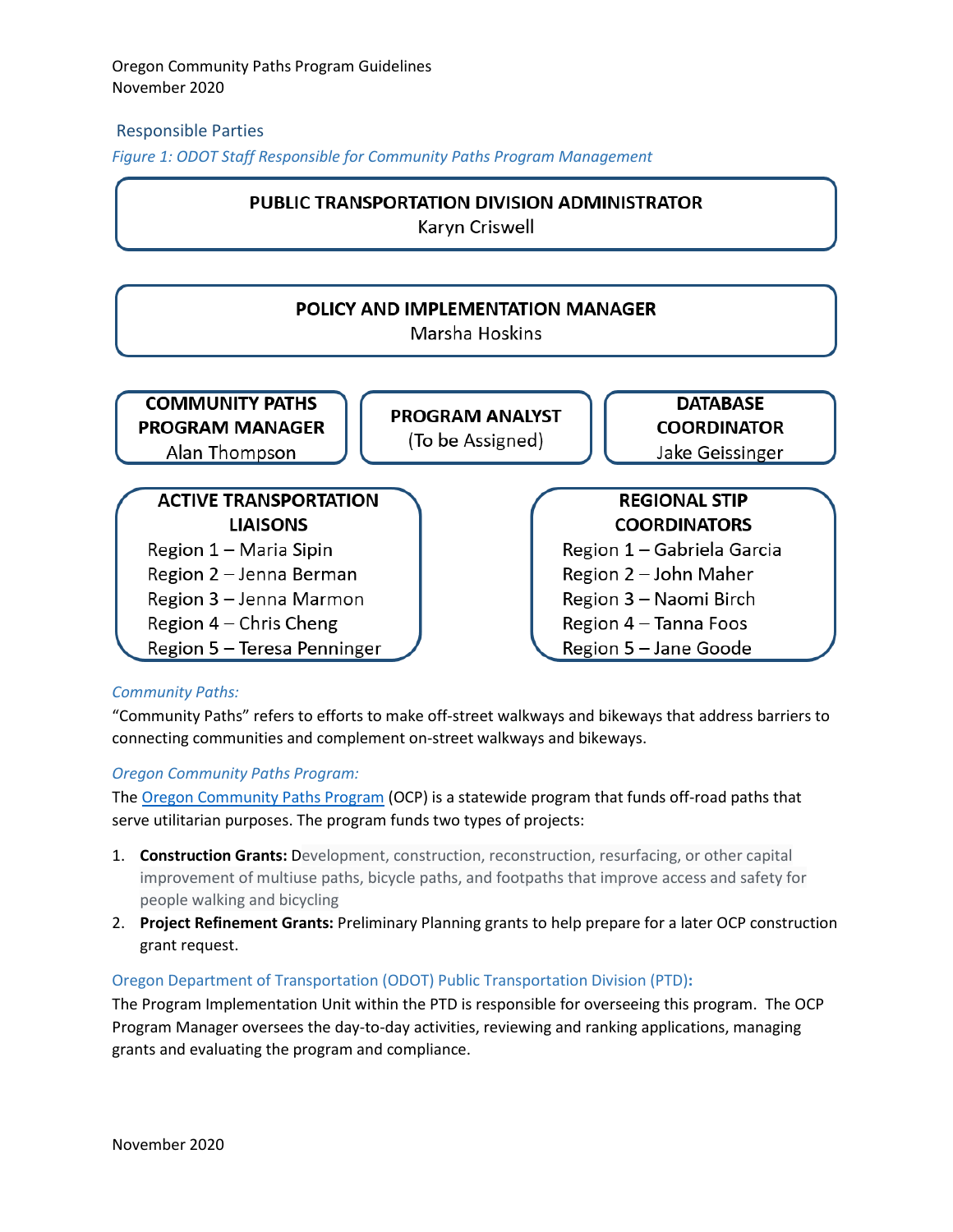#### Regional Active Transportation Liaisons:

Regional Active Transportation Liaisons (ATLs) are specialists in active transportation. They work with local agencies assisting in the development of projects and applications. They may also assist Transportation Program Managers in reviewing completed projects.

#### Regional Transportation Project Managers:

Regional Transportation Project Managers (TPMs) act as project leads with the public agencies. TPMs serve as the region point person for administration of the OCP program. They are responsible for working with awardees to deliver funded projects.

#### *ODOT Community Paths Program Manager (PM):*

The OCP Program Manager manages all aspects of the Community Paths program. The PM establishes dates and milestones for the grant cycle, coordinates delivery logistics for the Letters of Intent, conducts local workshops, and responds to comments. The PM develops project selection criteria in collaboration with the Oregon Bicycle and Pedestrian Advisory Committee, and develops the Letter of Intent and application templates.

#### *Oregon Bicycle and Pedestrian Advisory Committee (OBPAC):*

The [OBPAC](https://www.oregon.gov/odot/Get-Involved/Pages/OBPAC.aspx) is an eight-member committee appointed by the governor that acts as a liaison between the public and ODOT. The mission of OBPAC is to advise ODOT, the Oregon Transportation Commission, and Oregon legislature on priorities, issues, projects, and funding needs to improve biking and walking in Oregon. The OBPAC will provide consultation on setting priority criteria for OCPP funding cycle. OBPAC will also participate in project selection.

#### Oregon Transportation Commission (OTC):

The [Oregon Transportation Commission](https://www.oregon.gov/odot/get-involved/pages/otc_main.aspx) (OTC) is the decision-making body responsible for reviewing recommended projects, making the ultimate decision on which projects to fund, and determining recipients of lower cash match requirement. The OTC approves the OCPP project list for competitive grants.

#### *Local Public Agencies:*

Local public agencies like cities, counties, tribes, transit districts, and other road authorities are responsible for preparing and submitting applications for their projects within the deadline. ODOT cannot apply for federal funds, but can collaborate with grantees to implement projects.

#### <span id="page-7-0"></span>Program Solicitation

In 2019, the Oregon legislature passed [House Bill 2592](https://olis.oregonlegislature.gov/liz/2019R1/Downloads/MeasureDocument/HB2592/Enrolled) to clarify and amend [House Bill 2017.](https://olis.leg.state.or.us/liz/2017R1/Downloads/MeasureDocument/HB2017/Enrolled) The legislation establishes the Multimodal Active Transportation (MAT) Fund for bicycle and pedestrian projects, consisting of 7% of the Connect Oregon Fund plus revenues from Oregon's bicycle excise tax.

The Multimodal Active Transportation Fund Rules Advisory Committee developed [Oregon](https://secure.sos.state.or.us/oard/displayDivisionRules.action?selectedDivision=5681)  [Administrative Rule 731-036.](https://secure.sos.state.or.us/oard/displayDivisionRules.action?selectedDivision=5681) These rules establish the administrative process for the MAT fund, including the grant application process, eligibility requirements, project selection criteria, match requirements, and project administration process for the MAT program consistent with HB 2592.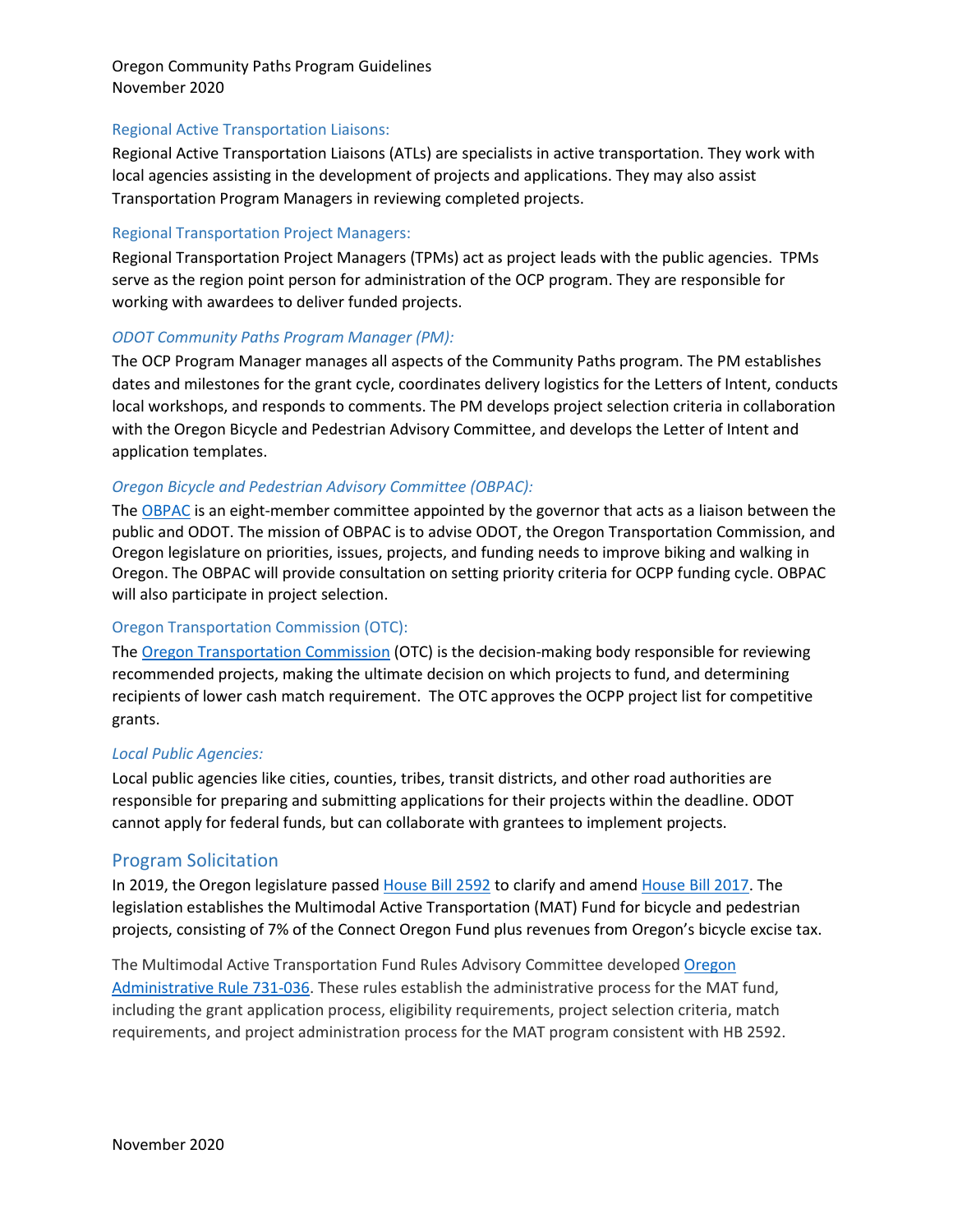In response, ODOT allocated the state share of federal [Transportation Alternatives](https://www.fhwa.dot.gov/environment/transportation_alternatives/) program funds to this program to complement the state funds. As a result, the OCP Program has two types of competitive grants:

- 3. **Construction Grants:** Capital Improvement grants, utilizing either state Multimodal Active Transportation (MAT) funds or federal Transportation Alternatives (TA) funds. Approximately \$17 Million will be available for the program through 2024, with grant awards from \$200,000 - \$4 Million.
- 4. **Project Refinement Grants:** Project Refinement grants are only available under the federal TA Program and consist of planning work necessary to apply for a construction grant. Up to \$1.5 Million will be available, with grant awards between \$75,000 and \$750,000.

Additional online resources:

- **ODOT's OCP Programs Site:** <https://www.oregon.gov/ODOT/Programs/Pages/OCP.aspx>
- **Guide to Federal Aid Programs and Projects** <https://www.fhwa.dot.gov/federalaid/projects.pdf>
- **Federal Aid Guidance – Non Federal Matching Requirements** [https://www.fhwa.dot.gov/legsregs/directives/policy/fedaid\\_guidance\\_nfmr.pdf](https://www.fhwa.dot.gov/legsregs/directives/policy/fedaid_guidance_nfmr.pdf)

## <span id="page-8-0"></span>Program Purpose and Eligibility

## <span id="page-8-1"></span>Eligible Applicants

The following entities are eligible to apply for the OCP Competitive Grant program, based on the funding source:

- Local governments,
- School districts,
- Tribal governments,
- Mass transit or transportation districts,
- Special government body, or other unit of local government (MPOs and State agencies are ineligible for federal funds under the OCP), and
- A non-profit organization or other private entity with documented support from one of the governmental bodies along the regional path may apply for state funding. Additional restrictions for non-profit organizations apply with federal funding.

## <span id="page-8-2"></span>Eligible Project Types:

## <span id="page-8-3"></span>Regional (Off-road) Path;

- Is a continuous path made up of one or more connected segments that is primarily physically separated from the roadway;
- Connects two or more communities, with each community no more than 15 miles apart, or traverses a single large community with a path that is 10 miles or longer;
- Serves as a connection point for people commuting between communities, or is a part of an officially designated walking and bicycling route; and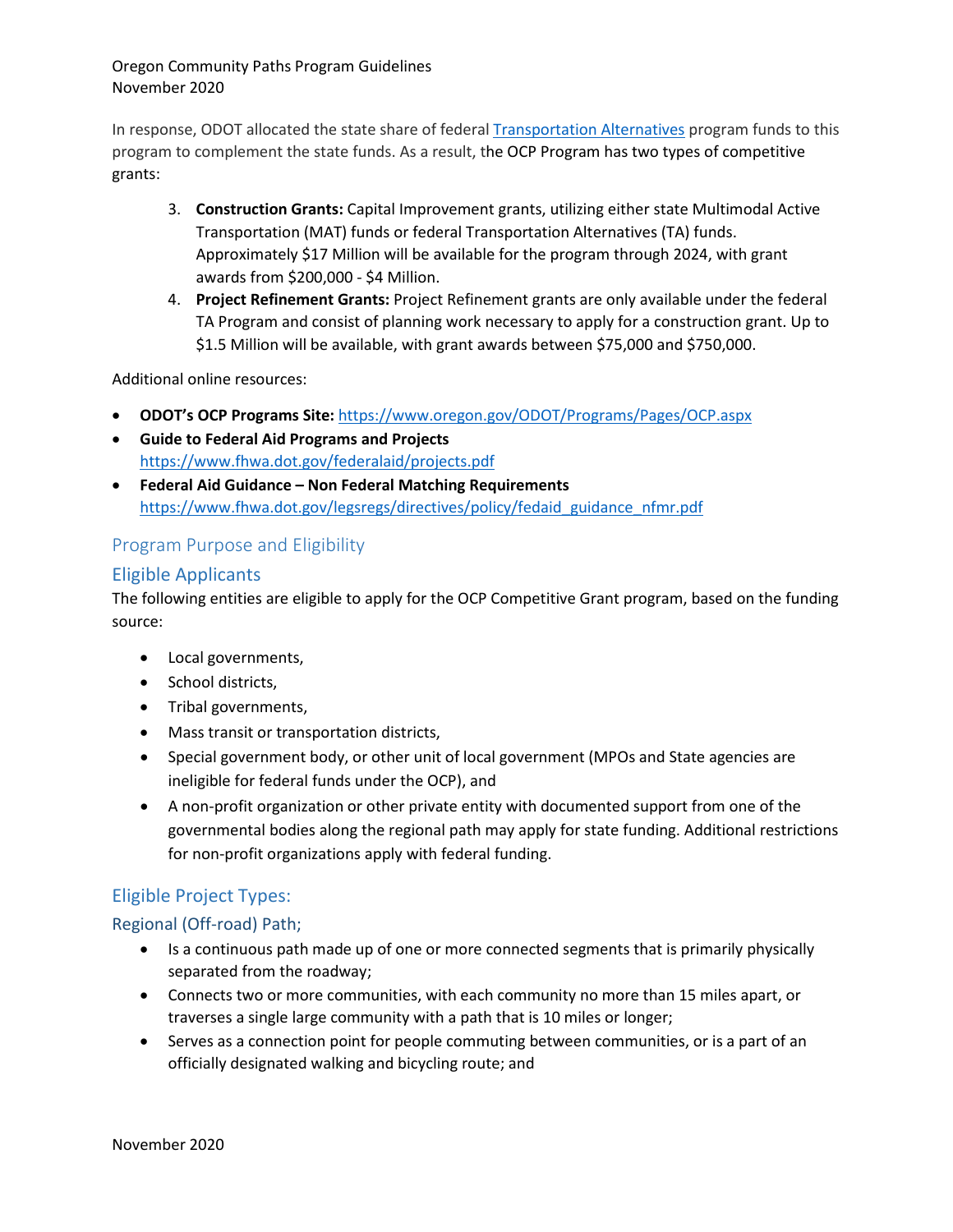• Is endorsed by elected bodies along path alignment.

#### <span id="page-9-0"></span>Critical Links

- High need locations or areas where:
	- o No connections exist,
	- o Options are limited, or
	- o Safety concerns exist and will be addressed by improvement.

#### <span id="page-9-1"></span>Project Refinement

• Project must be for initial (pre-NEPA) planning, often referred to as first 30%. The goal is to perform the initial planning to allow for a future successful construction application. Area master or system plans are not eligible.

#### <span id="page-9-2"></span>Funding Availability

Grant cycles will be on an approximately two-year cycle starting in 2020. The table below shows the estimated amount expected to be available for the first two funding cycles, shown by grant type. Because the economic impacts of the COVID-19 pandemic are still unfolding, it is possible that the state funds estimates could decrease as a result in loss of revenue, or reallocation by the state legislature.

| <b>Funding</b> | Transportation      | <b>Estimated</b>                        | <b>TOTAL</b> |
|----------------|---------------------|-----------------------------------------|--------------|
| Cycle          | <b>Alternatives</b> | <b>Multimodal Active Transportation</b> |              |
|                | (federally funded)  | (state funded)                          |              |
| 2018-2021      | \$2,200,000         | \$2,477,000                             | \$4,677,000  |
| 2022-2024      | \$6,000,000         | \$3,600,000                             | \$9,600,000  |
| Totals         | \$8,200,000         | \$6,077,000                             | \$14,277,000 |

The OBPAC will determine all subsequent funding cycles in consultation with the OCP PM.

## <span id="page-9-3"></span>Match Requirements

Cash match is actual funds provided by the applicant that are reasonable, necessary, and directly related to the project and funded by the applicant. Examples of cash match include engineering, design, utility relocation, right-of-way acquisition, and construction costs. Education and outreach efforts, or in-kind contributions are not cash match.

#### <span id="page-9-4"></span>State Multimodal Active Transportation Funding

Actual cash funds for State MAT funds may be considered expenditures directly related to the project (e.g., land banking) up to 10 years prior to the project application deadline. The OCP guiding statute states a project must have local cash match of 30% for MAT funds.

#### <span id="page-9-5"></span>Federal Transportation Alternatives Funding

Actual cash funds for federal TA will only be considered after the date the Intergovernmental Agreement (IGA) is signed by all parties and executed.

Federal TA funds must have a local cash match of 10.27%. Local or state funds may be used as cash match, but federal funds may not be used to match other federal funds.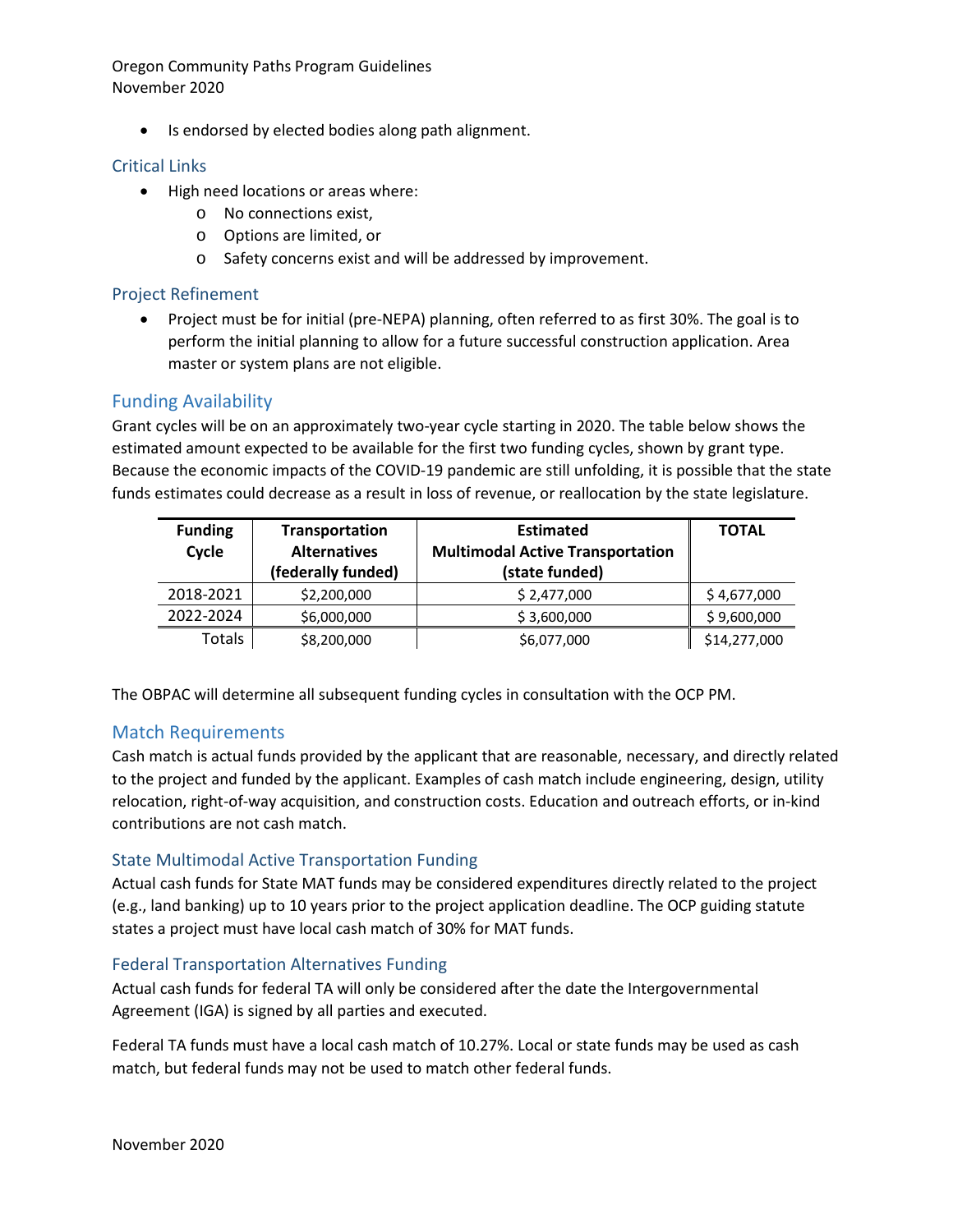Meeting the local cash match requirement:

• Applicants can consider using the Oregon Transportation Infrastructure Bank to borrow funds at a low interest rate. More information at [http://www.oregon.gov/ODOT/About/Pages/Financial-](http://www.oregon.gov/ODOT/About/Pages/Financial-Information.aspx)[Information.aspx.](http://www.oregon.gov/ODOT/About/Pages/Financial-Information.aspx)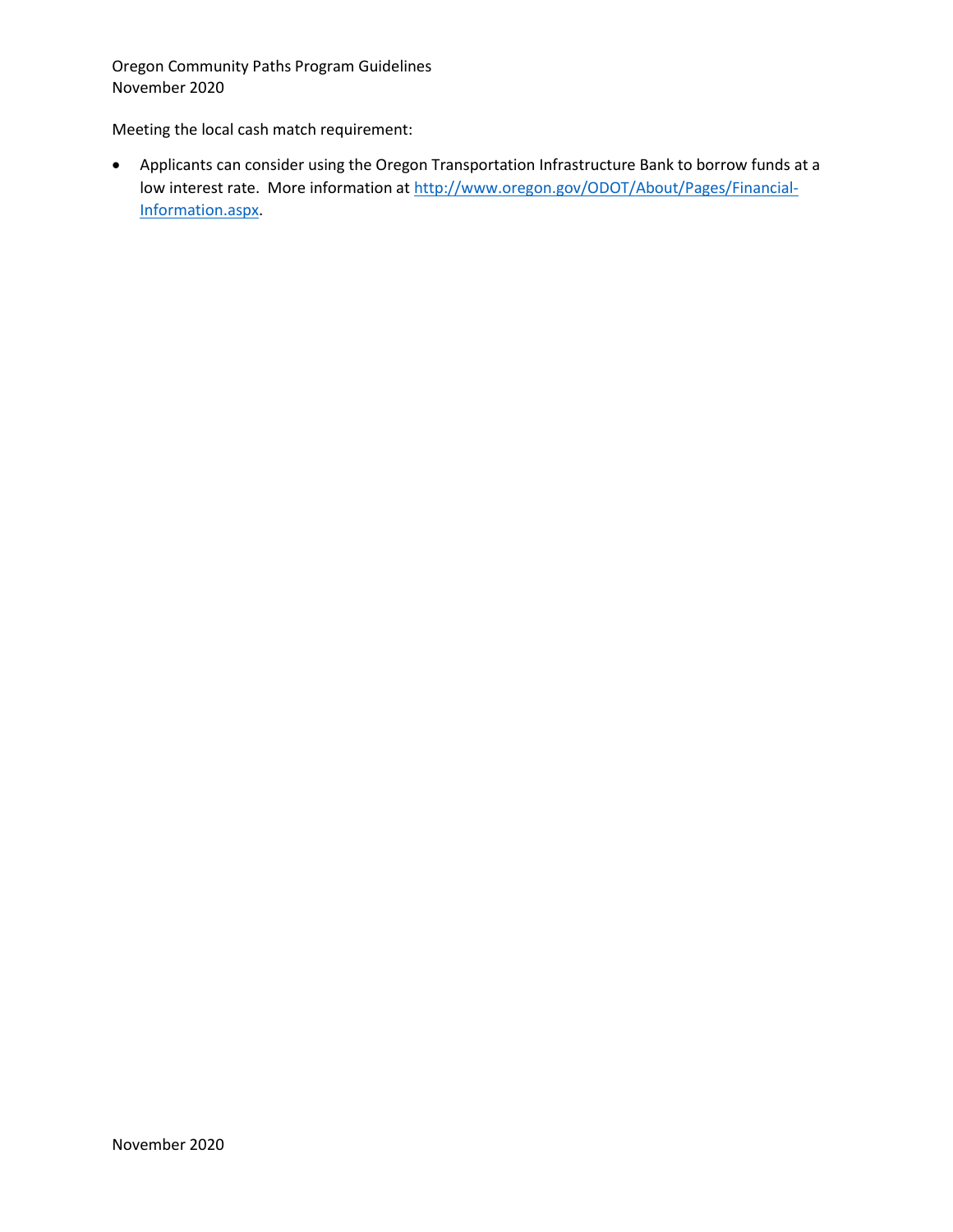# <span id="page-11-0"></span>**Part 2: Competitive Grant Requirements**

The ODOT OCP Competitive Grant Program runs in two-year cycles. The first round of funds will be awarded in 2021.

## <span id="page-11-1"></span>Application Process

#### APPLICATION REQUIREMENTS AND PROCESS

| <b>Step</b>    | <b>Dates</b>                        | <b>Description</b>                                               |
|----------------|-------------------------------------|------------------------------------------------------------------|
| $\mathbf{1}$   | August 2020                         | PM opens application window.                                     |
| $\overline{2}$ | October 1 - October 31, 2020        | Applicant submits Letter of Interest to determine<br>eligibility |
| 3              | 14 days after applicant submits LOI | PM responds to Letter of Interest offering                       |
|                |                                     | opportunity to apply, if eligible                                |
| 4              | Nov 1, 2020 - Jan 31,2021           | Applicant submits final application.                             |
| 5              | February 2021                       | PM reviews, scores, and ranks application                        |
| 6              | <b>March 2021</b>                   | OBPAC recommends project list to OTC                             |
|                | May 2021                            | OTC approves projects for funding.                               |

In August of funding cycle years, PTD will announce the schedules to submit grant applications for grants from the OCPP. PTD will not accept applications outside of the announced application periods. PTD will also announce the opening and closing of application cycles in the weeks prior to the application cycle.

Application materials are on the OCP [program](https://www.oregon.gov/odot/Programs/Pages/OCP.aspx) website during the solicitation cycle. An LOI and application must be submitted online through the website. PTD will provide online templates for submissions and may request additional supporting documentation from the applicant.

#### <span id="page-11-2"></span>LETTER OF INTEREST

LOIs will be accepted between October 1 and October 31 of the funding cycle year, and are a requirement for submitting applications.

The purpose of the LOIs to provide basic information and confirm eligibility of the proposed project, as well as allow the OCP PM to gauge how many applicants will apply for the current round of funding to allocate adequate staffing resources for effective application review and scoring.

When submitting an LOI, applicants must supply contact information, confirm eligibility, project location, brief problem statement, brief project description, request estimate, and anticipated source of cash match. The PM will review LOIs and notify applicants if the project is eligible. If eligible, applicants must submit a formal application for further consideration. Eligibility is not a guarantee of funding.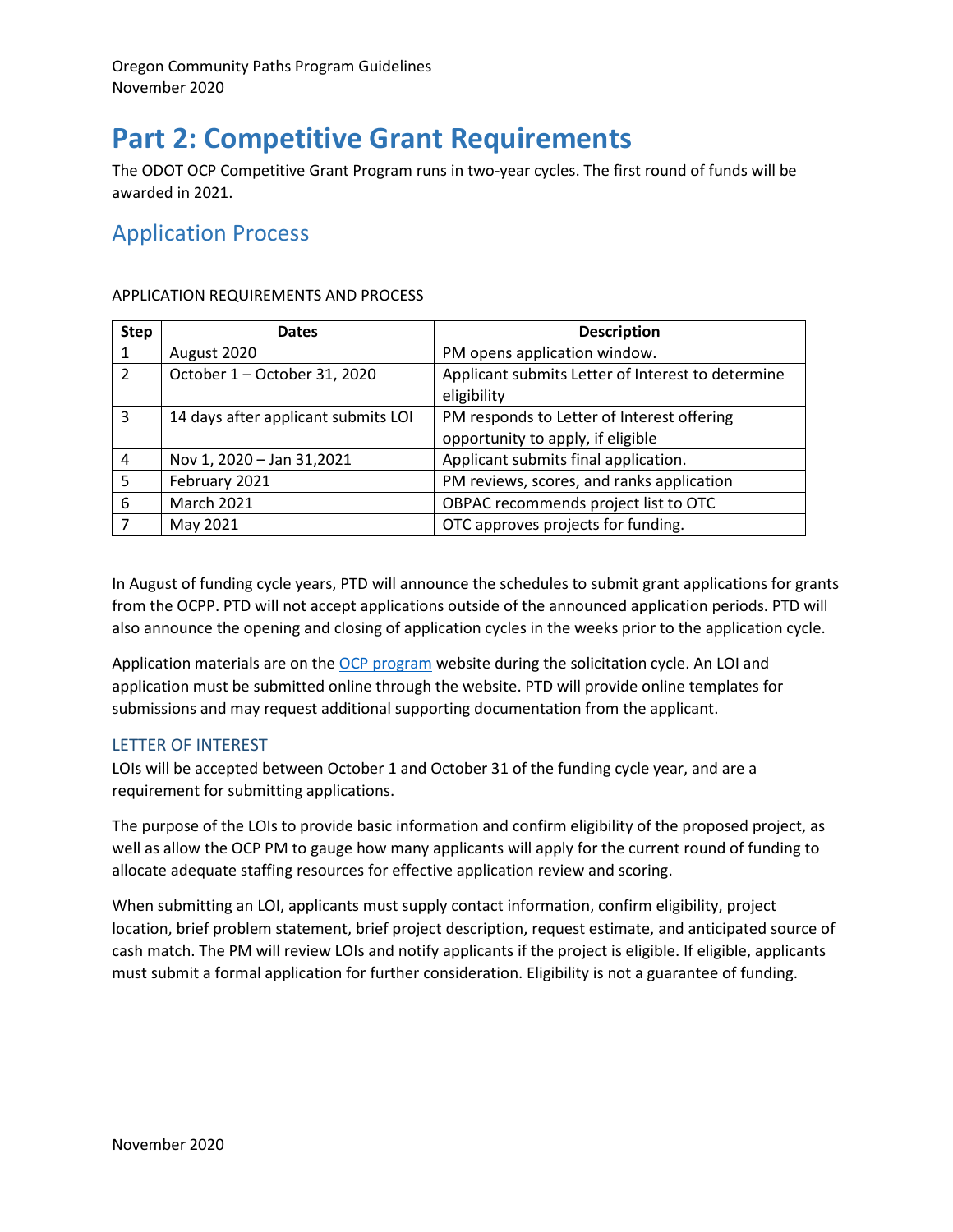## Letter of Intent (SAMPLE)

#### **Description:**

The LOI is used to determine eligibility to apply for OCP program grants. The OCP program funds grants for project development, construction, reconstruction, major resurfacing, or other improvements of multiuse paths that improve access and safety for people walking and bicycling.

The LOI is due by 11:59 p.m. on October 31, 2020. The Community Paths PM will respond within two weeks of LOI submission, or before November 15, 2020 (whichever comes first), with an eligibility determination and the invitation to submit an application if deemed eligible. The PM may provide feedback at that time if needed.

You must submit a LOI and be determined eligible by PTD in order to submit an application for the Community Paths Competitive Grant program. Full applications for the program will be available on November 1, 2020 and due by 11:59 p.m. on January 31, 2021.

#### **Organization**

<span id="page-12-3"></span><span id="page-12-2"></span><span id="page-12-1"></span><span id="page-12-0"></span>

| Applicant Name (contact person) | Title |
|---------------------------------|-------|
|                                 |       |
| Agency                          | Phone |
|                                 |       |
| Email                           |       |
|                                 |       |

<span id="page-12-4"></span>Are you applying for multiple projects? If yes, what is the priority of this project (Example: 1 of 2)?

#### **Project Location Detail**

\_\_\_\_\_\_\_\_\_\_\_

Describe your project. (Include as appropriate: rail line and milepost range, GPS coordinates, bike path or multi-use path locations, or other location detail)\*

*\*Attach map of proposed project, including start and end-points.*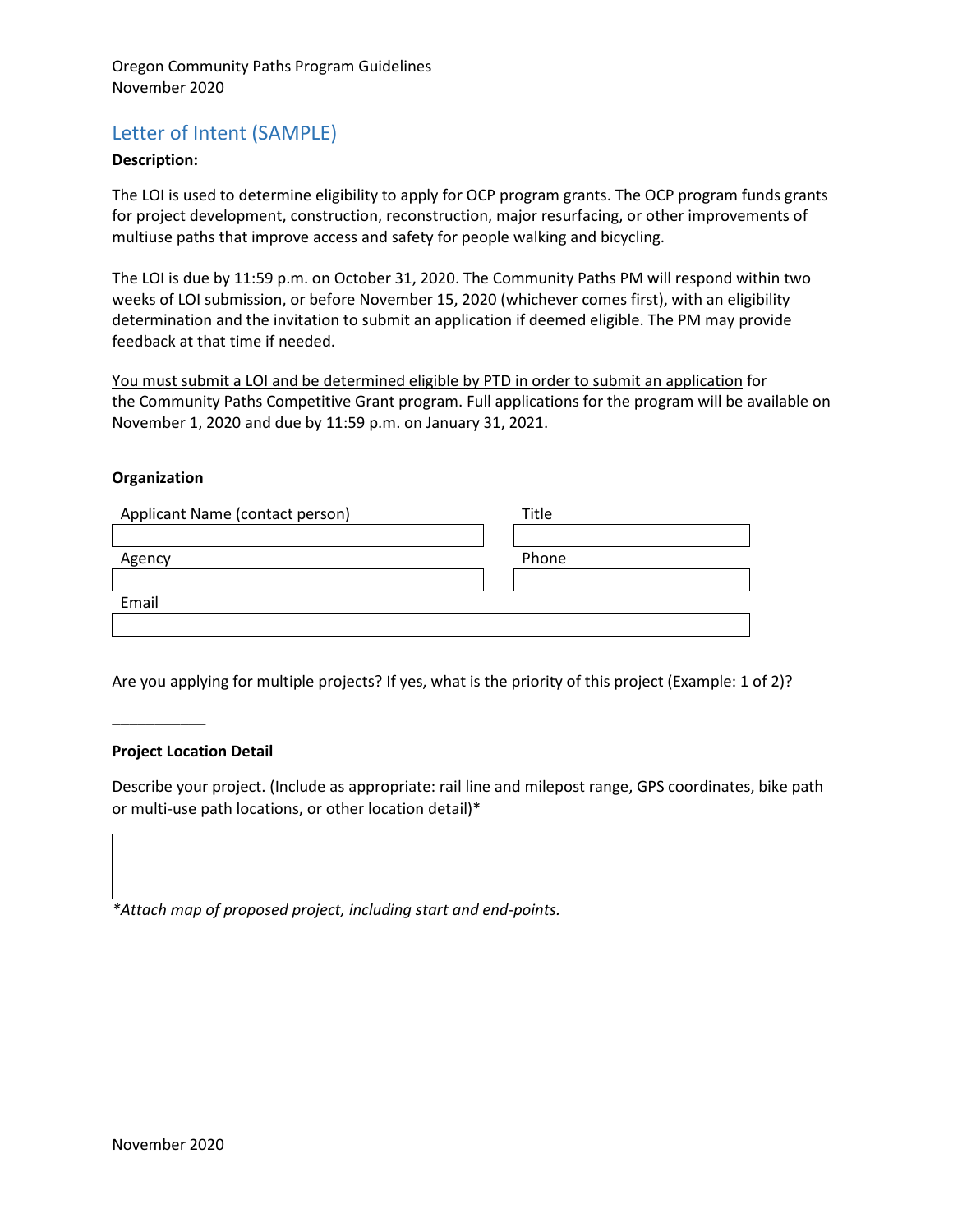#### **Grant Type**

*There are two grant types; Project Refinement and Construction.* 

- *1. Project Refinement is the first 30% of planning (before NEPA would be invoked) which allow you to later apply for a construction grant.*
- *2. Construction includes all elements from preliminary design through construction. If using federal funds, project must be completed within 10 years or funds must be returned.*

Are you requesting funding for?

- **Project Refinement**
- $\Box$  Construction

Are you requesting funding for improvements that will be part of a larger project?

- Yes
- $\Box$  No

If yes, are any parts of the larger project funded with federal funds?

- Yes
- No

*If previous portion was previously funded using federal funds, all portions of project must meet federal requirements*

#### **Eligibility Requirements**

To be eligible for OCP program funding:

- Project Refinement grants must support planning and design of a "Critical Link" or a "Regional Path" for people walking and bicycling
- Capital improvement grants must construct or improve a "Critical Link" and/or a "Regional Path" for people walking and bicycling.

*"Critical Link" means a multiuse path, bicycle trail, or footpath, in an area that meets one or more of the following criteria:*

- *a) Improves walking and bicycling access to high need locations (e.g.,, transportation disadvantaged areas, schools, shopping or employment centers, medical services, connections to transit and Regional Paths, and downtowns); or*
- *b) Improves walking and bicycling access in areas where no connections exist, transportation options are limited, or significant safety concerns are addressed by the improvement.*

*"Regional Path" means a multiuse path or trail, including bicycle trails and footpaths that meets the following criteria for Regional Path designation:*

- *a) Is a continuous path made up of one or more connected segments that is primarily physically separated from the roadway;*
- *b) Connects two or more communities, with each community no more than 15 miles apart, or traverses a single large community with a path that is 10 miles or longer;*
- *c) Will serve as a connection point for people commuting between communities, or is a part of an officially designated walking and bicycling route; and*
- *d) Is endorsed by elected bodies along path alignment.*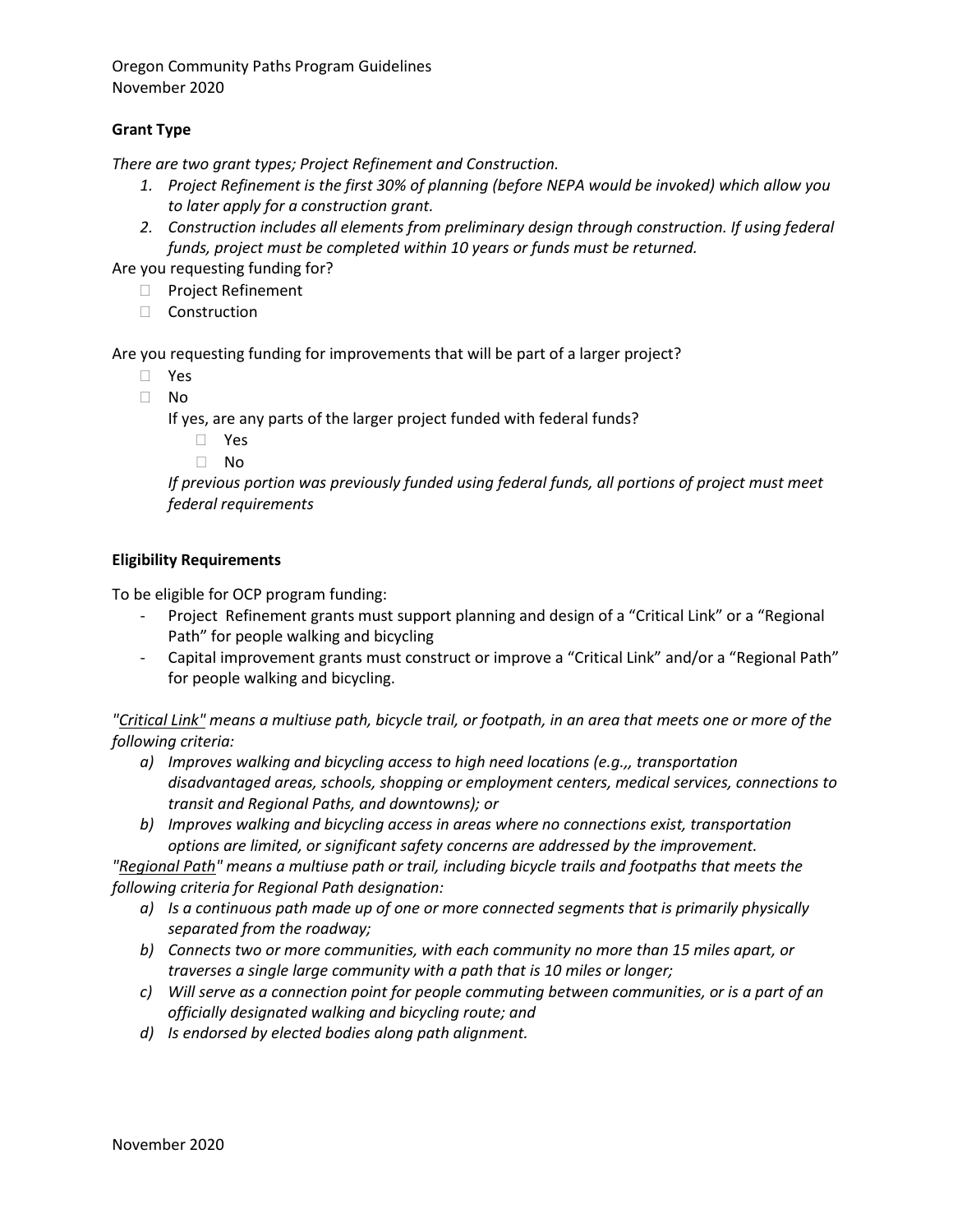#### Critical Link:

Will the project contribute to development of a biking and/or walking path to high need locations (e.g., transportation disadvantaged areas, schools, shopping or employment centers, medical services, connections to transit and Regional Paths, and downtowns)?

- Yes
- No

Will the project contribute to development of a biking and/or walking path in areas where no connections exist, transportation options are limited, or significant safety concerns are addressed by the improvement?

- Yes
- No

#### Regional Path

Will the project contribute to development of a continuous path made up of one or more existing or planned connected segments that meet the following requirements? (Check all that apply)

- $\Box$  Is primarily physically separated from the roadway
- $\Box$  Connects two or more communities, with each community no more than 15 miles apart, or traverses through a single large community with a path that is 10 miles or longer. *Large community is defined as any single community that can accommodate the proposed path 10 miles or longer within its boundaries*
- $\Box$  Will serve as a connection point for people commuting between communities, or is a part of an officially designated walking and bicycling route as shown in a local, county or regional plan
- $\Box$  Is endorsed by elected bodies along path alignment, as indicated in a local, county, or regional plan.

#### Right-of-Way

Is your project located on public property or public right-of-way?

- Yes
- $\Box$  No

If yes, do you have approval from the appropriate public agency or roadway authority to develop this project?

- Yes
- No

Is your project detailed in a project, local, or regional plan?

- Yes
- No

If yes, Describe: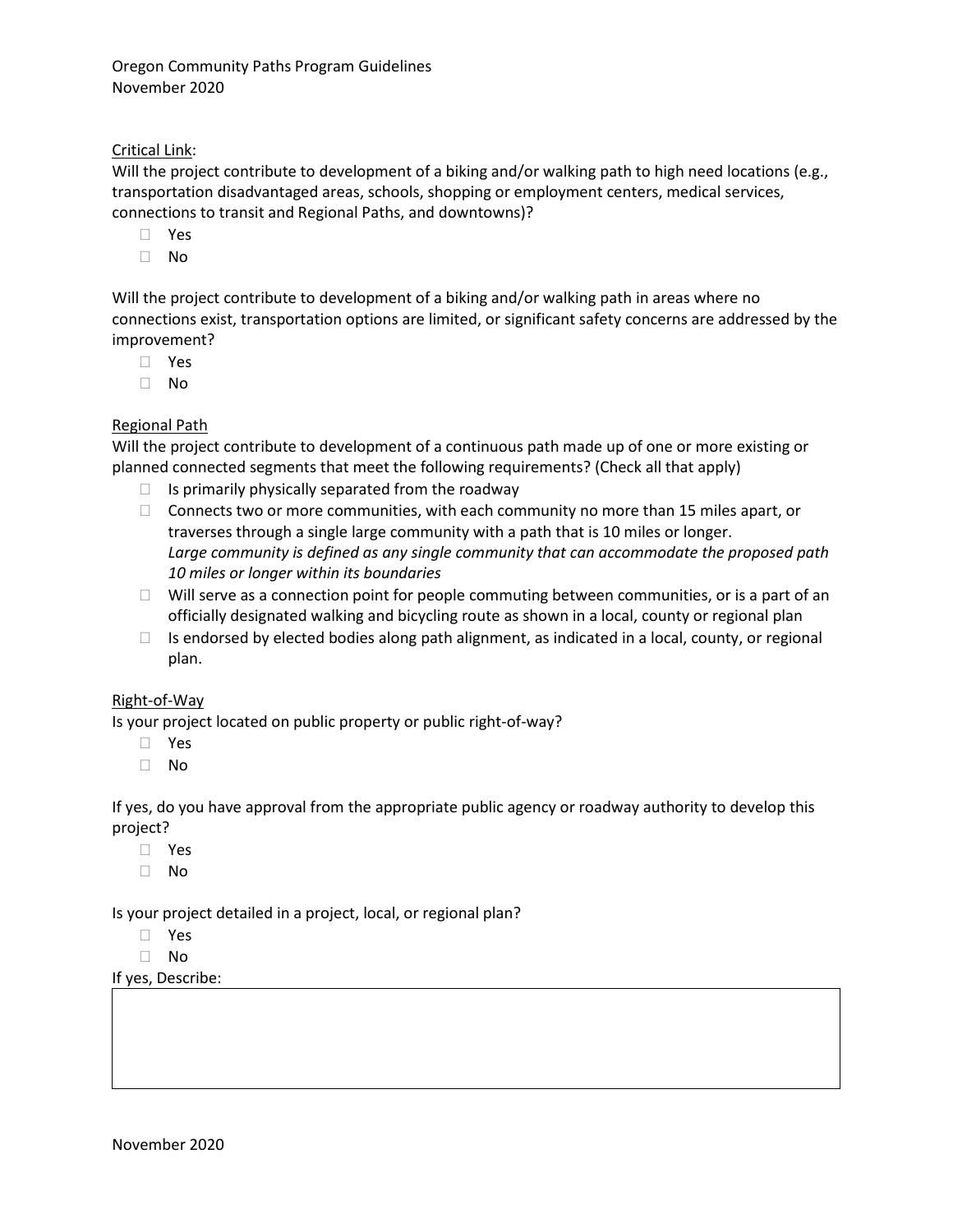Why is this project needed? What problem are you trying to solve?

Briefly describe your project. What is it? How does it answer the above problem statement? Provide a summary of the project in a concise manner that can be used on a website or publication.

Do you have demonstrated support of the affected community or communities?

- Yes
- No

If yes, please describe support. Include meeting summaries and letters of support:

#### **Financial Information**

Total project cost = grant amount (state or federal funds) + local match

*Actual cash funds for MAT funds may be considered up to 10 years prior to the project application deadline, including direct expenditures (e.g., right-of-way purchase). Actual cash funds for TA may only be considered after the date the Intergovernmental Agreement is signed by all parties.*

|                     | <b>Local match</b>        | Allowable match type     | Allowable match timeline                        |
|---------------------|---------------------------|--------------------------|-------------------------------------------------|
| Federal             | 10.27% of total project   | Cash expenditures or in- | Only expenditures after                         |
| grants              | cost                      | kind contributions       | grant award and IGA<br>signature                |
| <b>State grants</b> | 30% of total project cost | Only cash expenditures   | Direct expenditures within<br>previous 10 years |

What is the estimated total project cost? (Grant amount + Matching funds = Total project cost)

Describe the estimated amount and source of local matching funds you will provide to meet either federal or state fund requirements (10.27% and 30% of total project cost respectively).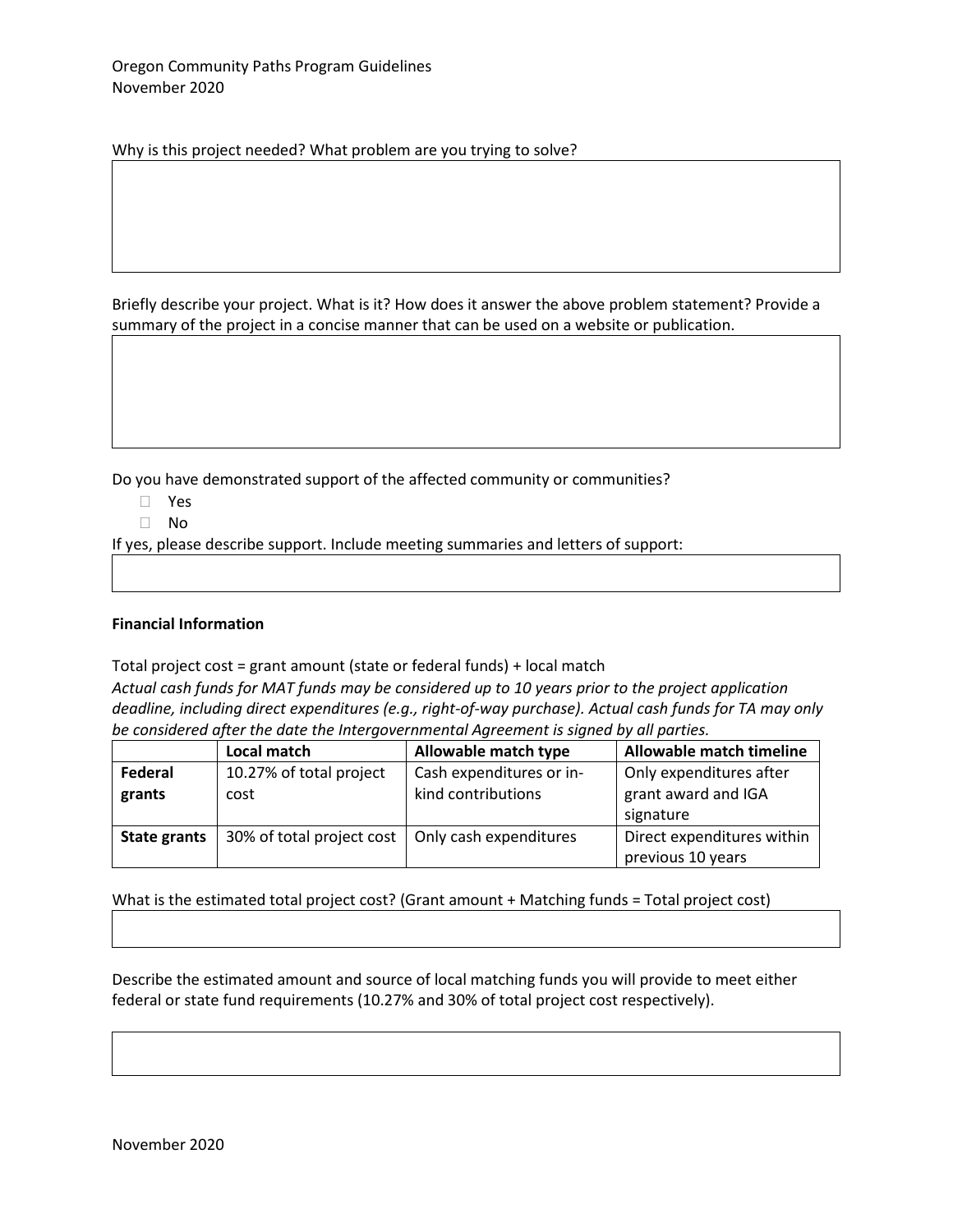Will you be requesting project be funded with federal or state funds\*? Choose one. Project may not combine federal and state funds.

- Federal
- $\Box$  State

\**Funding source is dependent upon availability. PTD will make final decision on funding source after review and collaboration with applicants. For non-certified agencies, federally funded projects will be administered by PTD.*

- $\Box$  If yes, is your agency certified to deliver federally funded projects?
	- Yes
	- No

(Answering "No" to either of the above questions does not make you ineligible for OCP grants.)

| <b>SUBMISSION</b>                                                                            |       |  |
|----------------------------------------------------------------------------------------------|-------|--|
|                                                                                              |       |  |
|                                                                                              |       |  |
| Signature                                                                                    | Date: |  |
|                                                                                              |       |  |
|                                                                                              |       |  |
| Name and Title of Person Authorized to Apply for Grants                                      |       |  |
| <b>Submit Completed Application to:</b>                                                      |       |  |
| E-mail: CommunityPaths@odot.state.or.us   Subject Line: OCP [Agency Name] Application [Year] |       |  |

*Upon submitting this form you will receive an email confirming your submission. For efficiency, it is recommended that you save that email as some of the questions are replicated/expanded on the OCP Program Grant Application.*

*If you have any questions regarding how to complete this form, please contact Alan Thompson at [Alan.L.Thompson@ODOT.State.OR.US](mailto:Alan.L.Thompson@ODOT.State.OR.US) or 503.986.7202*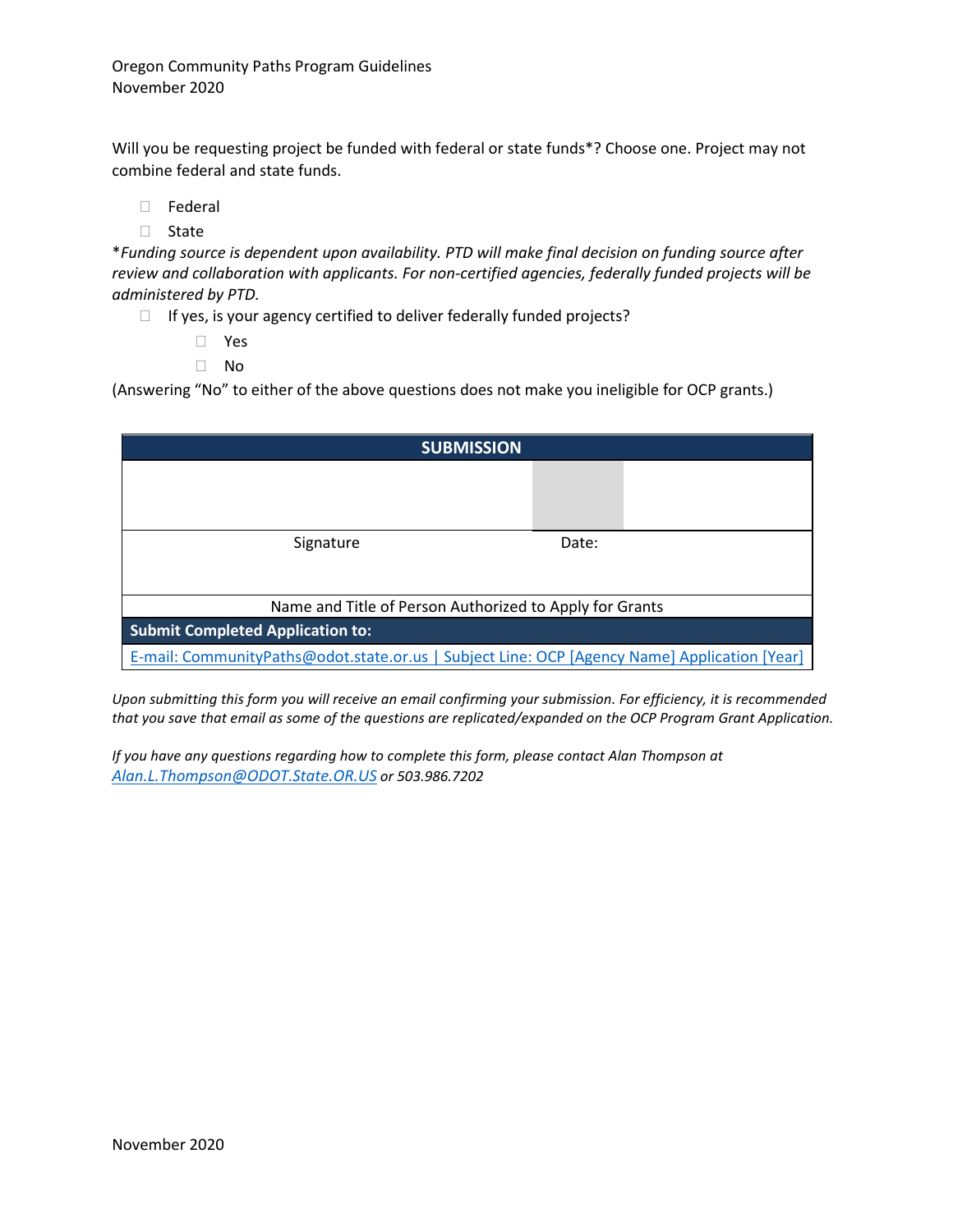#### <span id="page-17-0"></span>APPLICATION

Applicants must fully complete the application to be considered in the competitive process. When submitting an application, applicants must have:

- Submitted a Letter of Intent
- Met basic eligibility requirements,
- Provided a problem statement and project description,
- Provided a total project cost including match,
- Provided an itemized budget,
- Provided a project schedule,
- Provided verification on ownership of right-of-way, easements (or path to same)
- Uploaded project area photos, maps, and required signatures.

#### <span id="page-17-1"></span>Oregon Community Paths Application (SAMPLE)

The OCP Program funds project development, construction, reconstruction, major resurfacing, or other capital improvement of multiuse paths, bicycle paths, and footpaths that improve access and safety for people walking and bicycling. Applications are due by 11:59 p.m. on January 31, 2021.

You must have previously submitted a LOI and received a notice of eligibility and offer to apply before submitting an application. Read more about project eligibility and scoring criteria in the Program Guidelines.

#### *PART 1: Application Information*

#### **1.1 Project Name**

## **1.2 Applicant Contact Information**

| Name of Primary Contact          | Title                            |
|----------------------------------|----------------------------------|
| Legal Name of Agency             | Phone Number for Primary Contact |
| <b>Email for Primary Contact</b> |                                  |

#### Applicant Mailing Address

Are you partnering with another agency to complete this grant? Please list other agency.

1.3 Are you (the applicant) a (check one):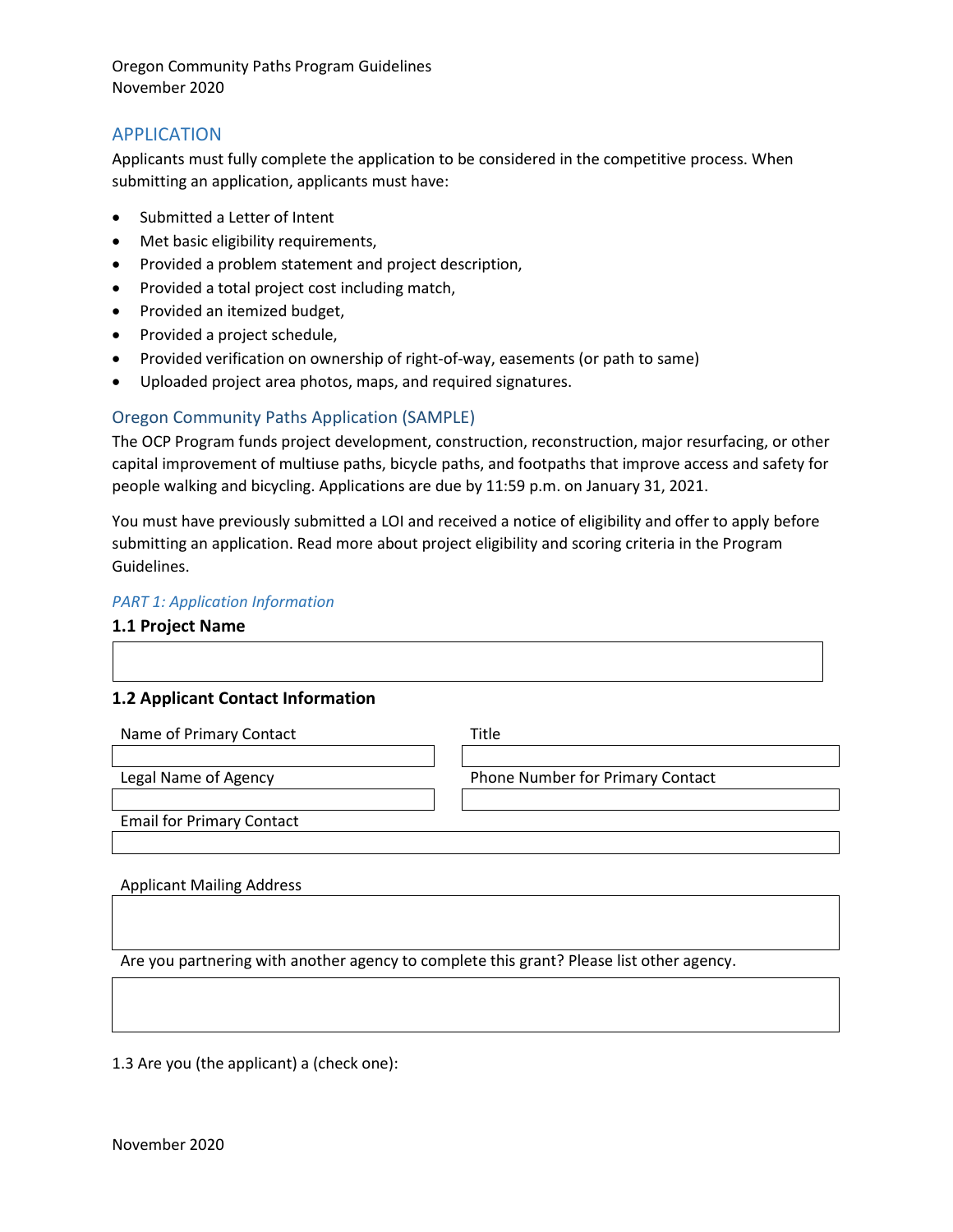- $\Box$  City, county, state, regional government body, tribe, transit district, school district, special government body, or other unit of local government
- $\Box$  A non-profit organization or other private entity with documented support from one of the governmental bodies listed above.

*Why are we asking this? Non-profits must represent or have documented support from a local governmental body to be eligible for OCP funding. You must provide a letter of support for your application from the governmental body that will adopt any planning documents and/or own and maintain any capital assets developed through this grant. Letters of support should be uploaded in the "Attachments" section at the end of this application.*

1.4 Are you located in an area of responsibility with 5,000 people or fewer?

- Yes
- No

*Why are we asking this: ODOT is required to distribute a portion of federal funds to communities with populations <5,000.* 

1.5 Are you applying for more than one grant?

\_\_\_\_\_\_\_\_\_\_\_\_\_\_\_\_\_\_\_\_\_\_\_\_\_\_\_

- Yes
- $\Box$  No

If yes, what is your priority of this grant?

*Part 2: Grant Type*

*The OCP Program includes funding from state and federal sources. The local match and project delivery requirements are slightly different for state and federally funded grants. State grants have a higher local match (30%), but more flexible match and project delivery requirements. Federal grants have a lower local match (10.27%), but more stringent match and project delivery requirements. Your project may receive a state or federally funded grant at ODOT's discretion depending upon a variety of criteria, including fund availability. The following questions attempt to determine if your project is most appropriate for federal or state funding.* 

The OCP Program offers grants for two types of projects:

- **Project Refinement** (planning and/or design without construction) grants are federally funded. ODOT limits work completed with Project Refinement grants to the first 30% of project design before the National Environmental Policy Act (NEPA) is invoked. To learn more about NEPA, visit ODOT's webpage: <https://www.oregon.gov/ODOT/GeoEnvironmental/Pages/NEPA.aspx>
- **Capital Improvement** grants may be state or federally funded. Capital improvement grants may include planning and design phases, but must result in construction of any planned or designed improvements.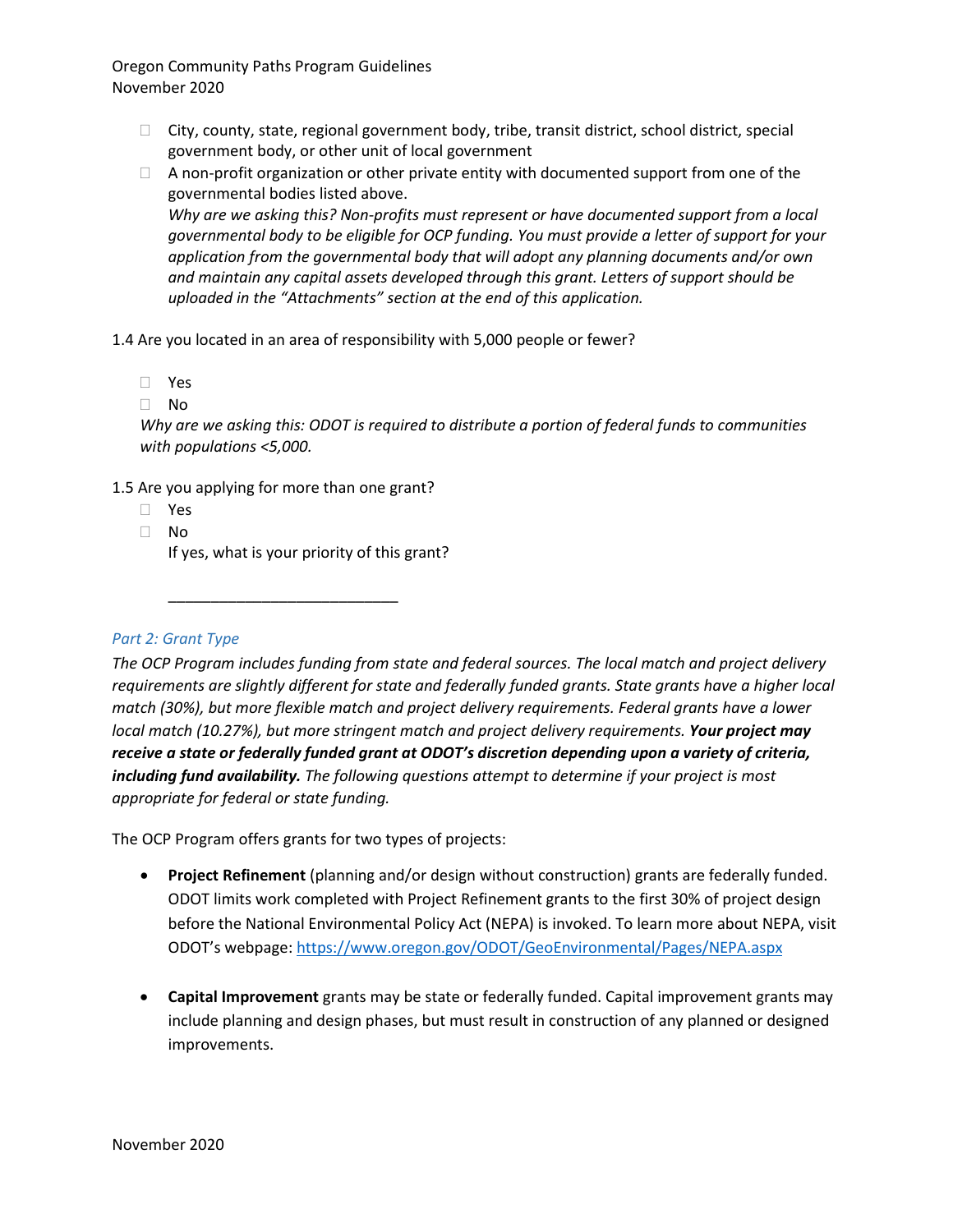2.1 Are you requesting funding for:

- $\Box$  Project Refinement (includes planning and up to 30% project design)
- $\Box$  Capital improvements (must include project construction)

2.2 Are you requesting funding for improvements that will be part of a larger project? For example, will grant funds be used to construct path improvements in conjunction with a roadway improvement project?

- Yes
- No

If yes, were any parts of the larger project funded with federal funds?

- Yes
- No

*Why are we asking this? If any portion of the larger project is funded or was funded previously using federal funds, all portions of the project must meet federal requirements. If you answer yes to this question and your application is selected for funding, you will be awarded a federally funded grant.*

2.3 Are you willing to accept federal funds for this project?

- Yes
- No

2.3a If yes, is your agency certified to deliver federally funded projects?

- Yes
- $\Box$  No

*Why are we asking this? Local agencies must be certified to deliver federal-aid highway projects. If an agency that is not certified to deliver federally funded projects, yet receives a federally funded grant, ODOT will administer the project for the local agency. Learn more about ODOT's Local Agency Certification Program at:* 

<https://www.oregon.gov/odot/LocalGov/Pages/Certification.aspx>

*Answering "No" to any of the questions above does not make you ineligible for OCP grants.*

2.4 Provide a high-level description of your project in a concise manner that can be used on a website or publication. *Please refer to LOI. If you are providing a more detailed or revised project description based on new information, please describe. (500 characters)*

*Part 3: Eligibility Requirements Please refer to LOI for this section.*

To be eligible for OCP funding: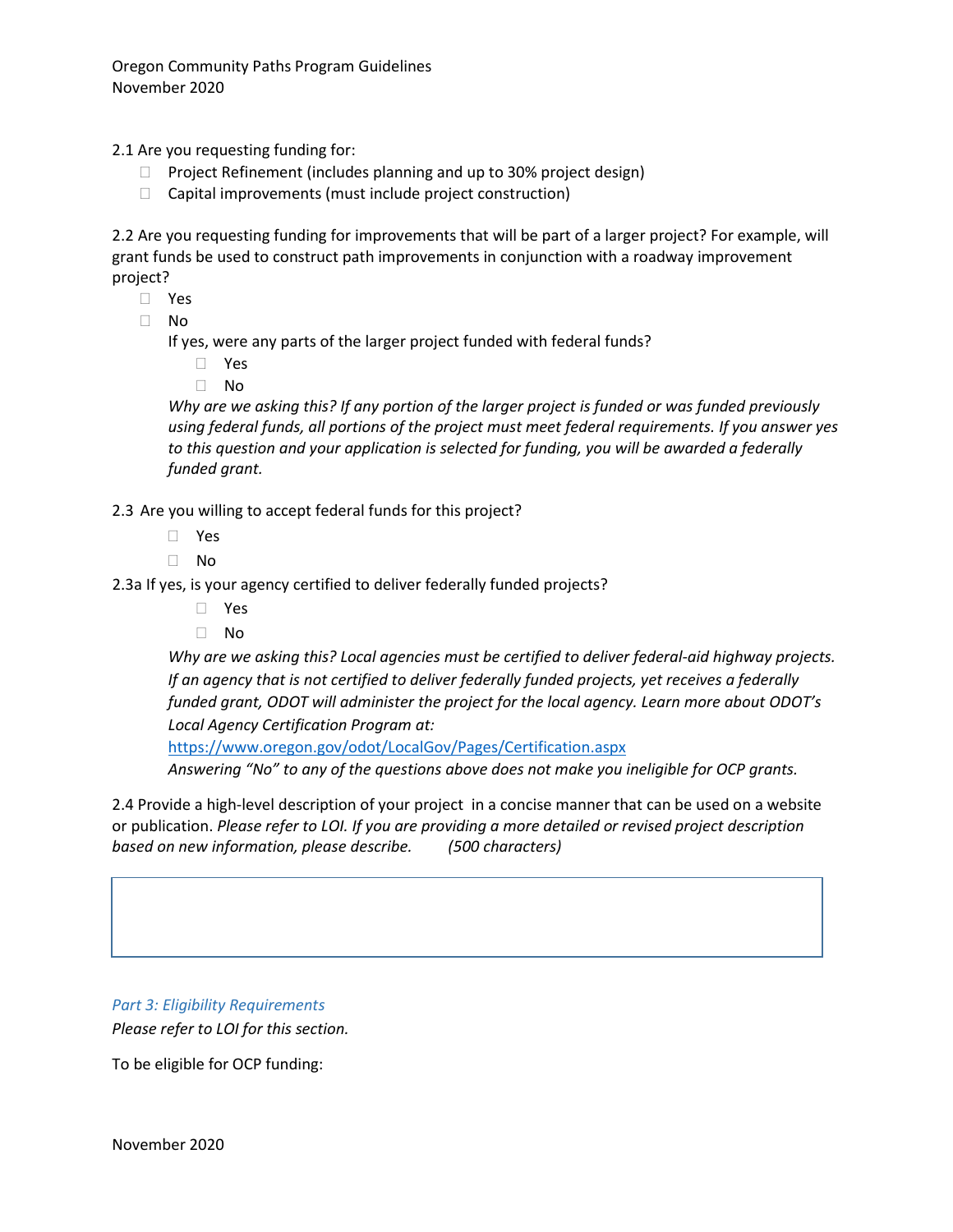- Project Refinement grants must support planning and design of a "Critical Link" and/or a "Regional Path" for people walking and bicycling
- Capital improvement grants must construct or improve a "Critical Link" and/or a "Regional Path" for people walking and bicycling

The following questions help us determine if your project meets the eligibility criteria for an OCP grant.

3.1 Is your project an infrastructure project or Project Refinement project that is for the primary benefit of people bicycling, walking, or using other forms of non-motorized transportation?

- $\Box$  My project is an infrastructure project that is for the primary benefit of people bicycling, walking or other forms of non-motorized transportation.
- $\Box$  My project is a Project Refinement project that is for the for the primary benefit of people bicycling, walking or other forms of non-motorized transportation *Non-motorized transportation refers to walking, biking and variants of human powered transportation such as Small-Wheeled Transport (skates, skateboards, push scooters and hand carts) and Wheelchair (including electric) travel."*

#### Critical Link:

3.2 Will the Project Refinement or Infrastructure project contribute to development of accessible<sup>[1](#page-20-0)</sup> biking and/or walking path to high need locations (e.g., transportation disadvantaged areas, schools, shopping or employment centers, medical services, connections to transit and Regional Paths, and downtowns)?

Yes

 $\Box$  No

3.2a If yes, please describe. (500 characters)

<span id="page-20-0"></span> <sup>1</sup> Paths funded through OCP must serve a transportation purpose and provide an accessible way for users with disabilities. Soft surface trails that are primarily designed for recreational use by hikers, equestrians, mountain bikers, and others are not eligible for OCP.

Path surfaces must be "firm and stable", per US Access Board guidelines. Concrete and asphalt (impervious or pervious) are the most common and durable firm/stable construction material for shared use paths. Some natural surfaces can be compacted so that they are firm and stable, but these surfaces can degrade and become inaccessible without regular maintenance. Applicants should demonstrate how their proposed path design meets ADA accessibility requirements.

More information about shared use path accessibility guidelines is available in the Oregon Bicycle and Pedestrian Design Guide and on the Public Right-of-Way Accessibility Guidelines (PROWAG) website: [https://www.access](https://www.access-board.gov/guidelines-and-standards/streets-sidewalks/shared-use-paths/supplemental-notice/proposed-supplements)[board.gov/guidelines-and-standards/streets-sidewalks/shared-use-paths/supplemental-notice/proposed](https://www.access-board.gov/guidelines-and-standards/streets-sidewalks/shared-use-paths/supplemental-notice/proposed-supplements)[supplements\)](https://www.access-board.gov/guidelines-and-standards/streets-sidewalks/shared-use-paths/supplemental-notice/proposed-supplements)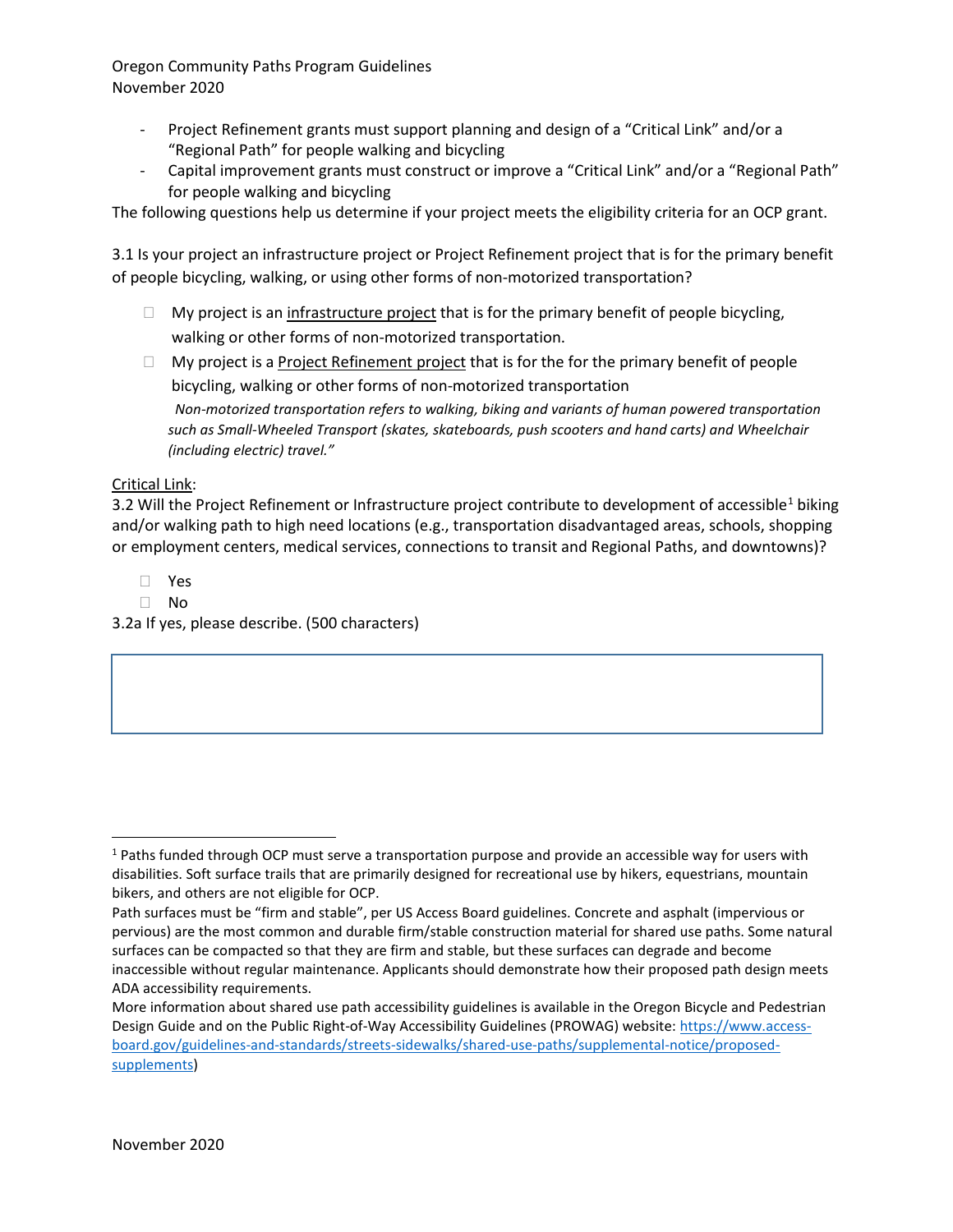3.3 Will the Project Refinement or Infrastructure project contribute to development of a biking and/or walking path in areas where no connections exist, transportation options are limited, or significant safety concerns are addressed by the improvement?

- Yes
- No

3.3a If yes, please describe. *Ensure description addresses each component of Question 3.3. (500 characters)*

#### Regional Path

3.4 Will the project contribute to development of a continuous path made up of one or more connected segments?

- Yes
- $\Box$  No
- If yes, check all that apply:
- $\Box$  Is primarily physically separated from the roadway
- $\Box$  Connects two or more communities, with each community no more than 15 miles apart, or traverses a single large community with a path that is 10 miles or longer.

*Large community defined as any single community that can accommodate the proposed path 10 miles or longer within its boundaries*

- $\Box$  Will serve as a connection point for people commuting between communities, or is a part of an officially designated walking and bicycling route as shown in a local, county, or regional plan or map.
- $\Box$  Is endorsed by elected bodies along path alignment.

*An adopted plan that includes the project or policies in support of the project and/or letters of support from elected bodies along path alignment will suffice.*

*3.4a If project meets all four criteria above, please describe how it meets each of these criteria, and will contribute to the development of Regional Paths. (1,000 characters)*



3.5 Is your Regional Path project included or supported in a local or regional plan (e.g., Comprehensive Plan, Transportation System Plan, Safe Routes to School Action Plan, Corridor Plan, Area Master Plan, Active Transportation Plan, or other locally adopted plan)?

Yes

No

3.5a If yes, identify plan. Include project description in plan or supporting policies (400 characters) and include link to plan, or scan of relevant pages attached to application.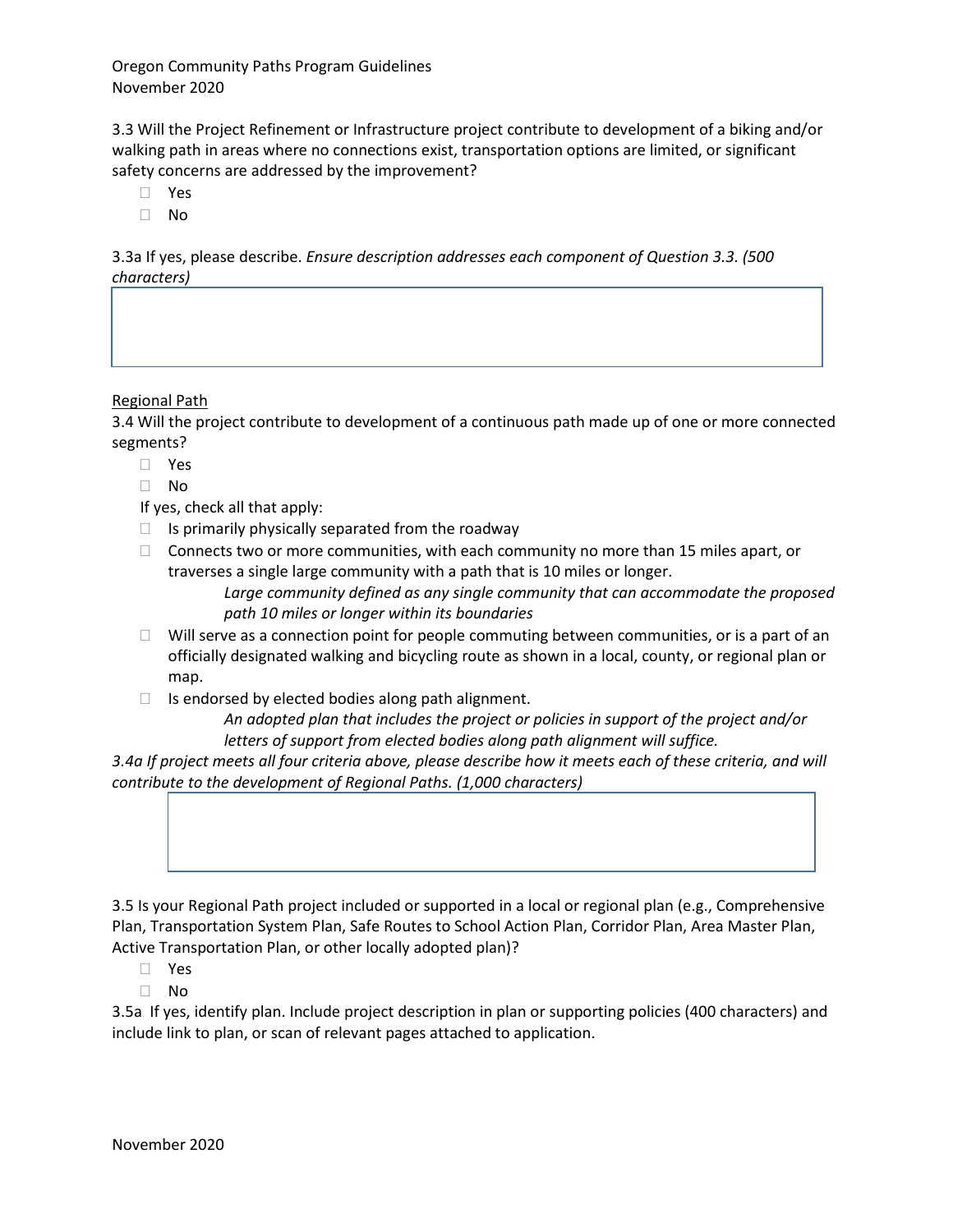3.6 Why is this project needed? What problem are you trying to solve? (500 Characters)

3.6a How does the proposed project (including Project Refinement), if constructed, address the above problem statement? Explain why the proposed project is the right solution to the problem. (500 Characters)

#### *Part 4: Project Location Detail*

*The following questions help us understand where your proposed project is located, risks related to property acquisition, and the different agencies or property owners who will need to be involved in developing the project. Projects that have already acquired or developed a plan to acquire needed property and/or easements will receive a higher "project readiness" score than projects that have not identified property needs and acquisition strategy.*

4.1 Provide a brief description of your project location. Describe path locations, or other location details. *Attach a map of proposed project, including start and end points. For Project Refinement, provide map showing proposed corridor(s).*

4.2 Is any part of your project located on public property or public right-of-way?

- No
- We don't know

Yes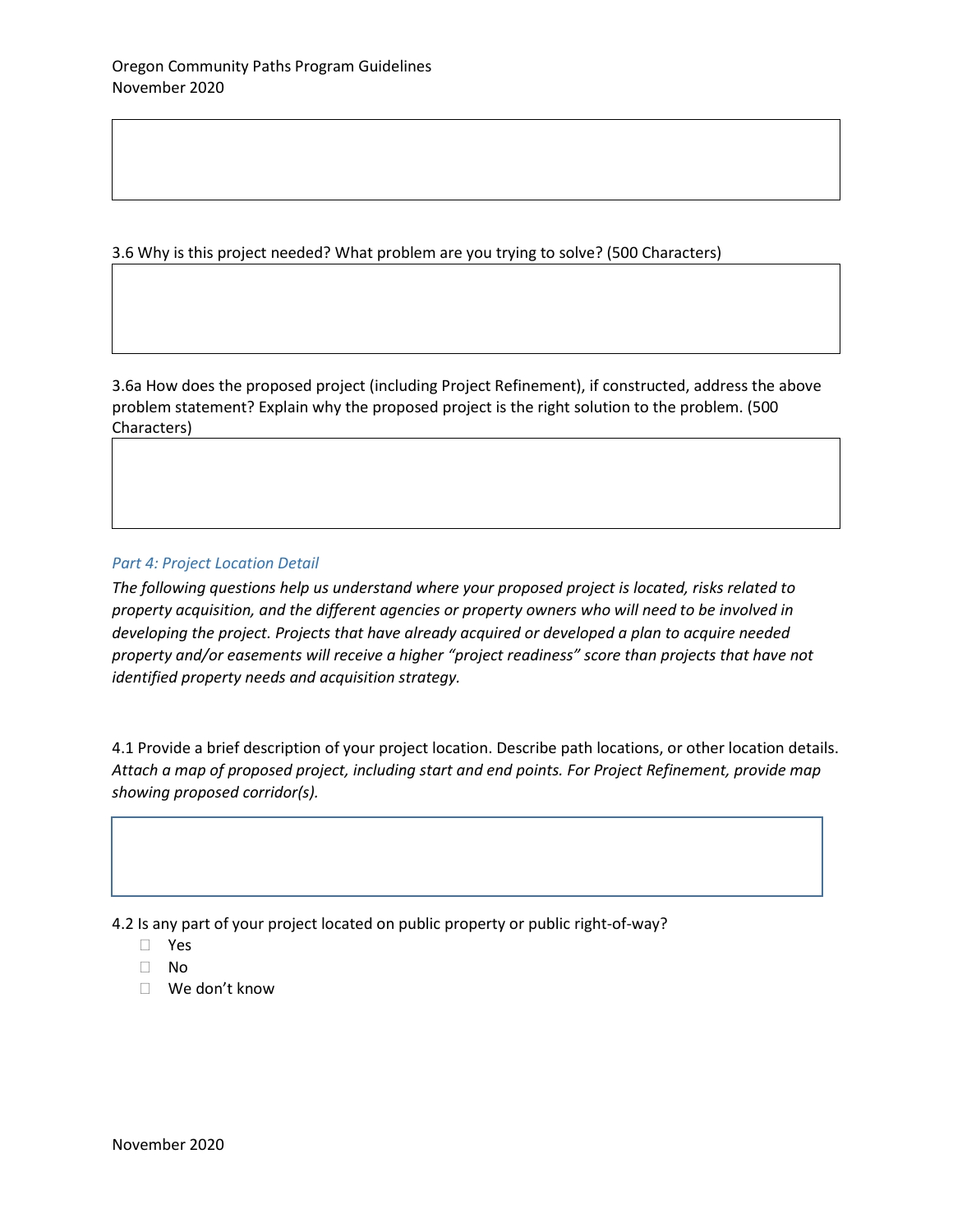4.2a If yes, attach documentation (resolution, adopted transportation plan, safe routes to school plan) that shows support from jurisdiction(s) along the proposed path*.* 

4.3 Does your project include ODOT right-of-way?

- Yes
- No
- □ Don't Know

4.4 Does your project include railroad right-of-way or crossings?

- Yes
- No
- □ Don't Know

4.4a yes, provide location of railroad. *Please refer to Letter of Intent.*

4.5 Are any bridges, tunnels, retaining walls, or other structures required?

- Yes
- No
- □ Don't Know

4.5a If yes, please describe structures and proposed locations. (500 characters)

#### *Part 5: Benefit/Equity*

The following questions help us understand the benefits the project provides, such as improving social equity and safety outcomes. Projects that serve transportation-disadvantaged areas and address safety barriers will receive a higher score than projects that do not.

5.1 "Transportation Disadvantaged Areas" are areas with a high proportion of residents/workers who are youth, seniors, low income, non-white, Hispanic, and/or have a disability. These areas generally have a higher reliance on walking, biking, and transit for transportation and have often experienced historic underinvestment in transportation facilities that serve community needs.

Does the project improve walking/biking connections within a transportationdisadvantaged area(s)?

- Yes
- No

5.1a If Yes, please describe. (200 Characters)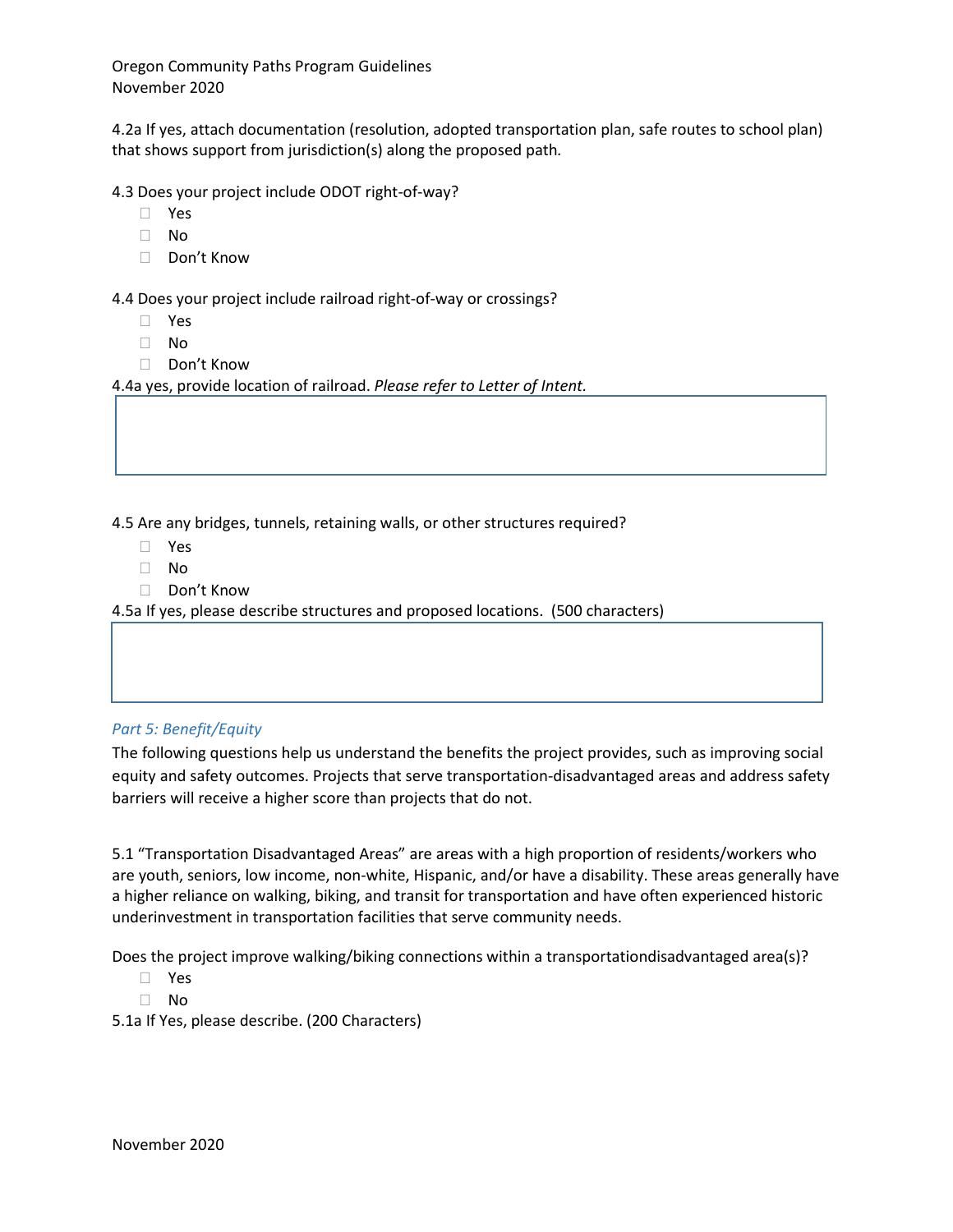5.2 What is your transportation-disadvantaged index score? (ODOT will annotate score from index) *Transportation Disadvantaged Index (non-white/Hispanic, youth/senior, low income, ESL, 0 vehicle, disability population)* (Up to 100 Points)

5.3 Describe how the project addresses the needs of transportation-disadvantaged residents. (500 Characters)

5.4 Does the project address/mitigate a safety barrier to walking, biking, or other forms of nonmotorized transportation? (25 Points)

- Yes
- $\Box$  No

*5.4a* If yes, please describe. *Note: you may include information about a parallel road if the project is intended address a barrier on that road.* (500 Characters)

5.5 Is the project intended to be an alternative to bicycling/walking on a specific road?

 Yes  $\Box$  No

5.5a If yes, please describe the roadway attributes such as roadway width, number of lanes, posted speed limit, average annual daily traffic, and/or number of collisions in last five years.

5.5b If yes, is the posted speed or 85th percentile speed of traffic 40 miles per hour or greater?

- Yes
- $\Box$  No

OR do any two of the following apply?

Check all that apply

- $\Box$  Posted speed limit 30 miles per hour or greater;
- $\Box$  More than two lanes or a crossing distance greater than 30 feet;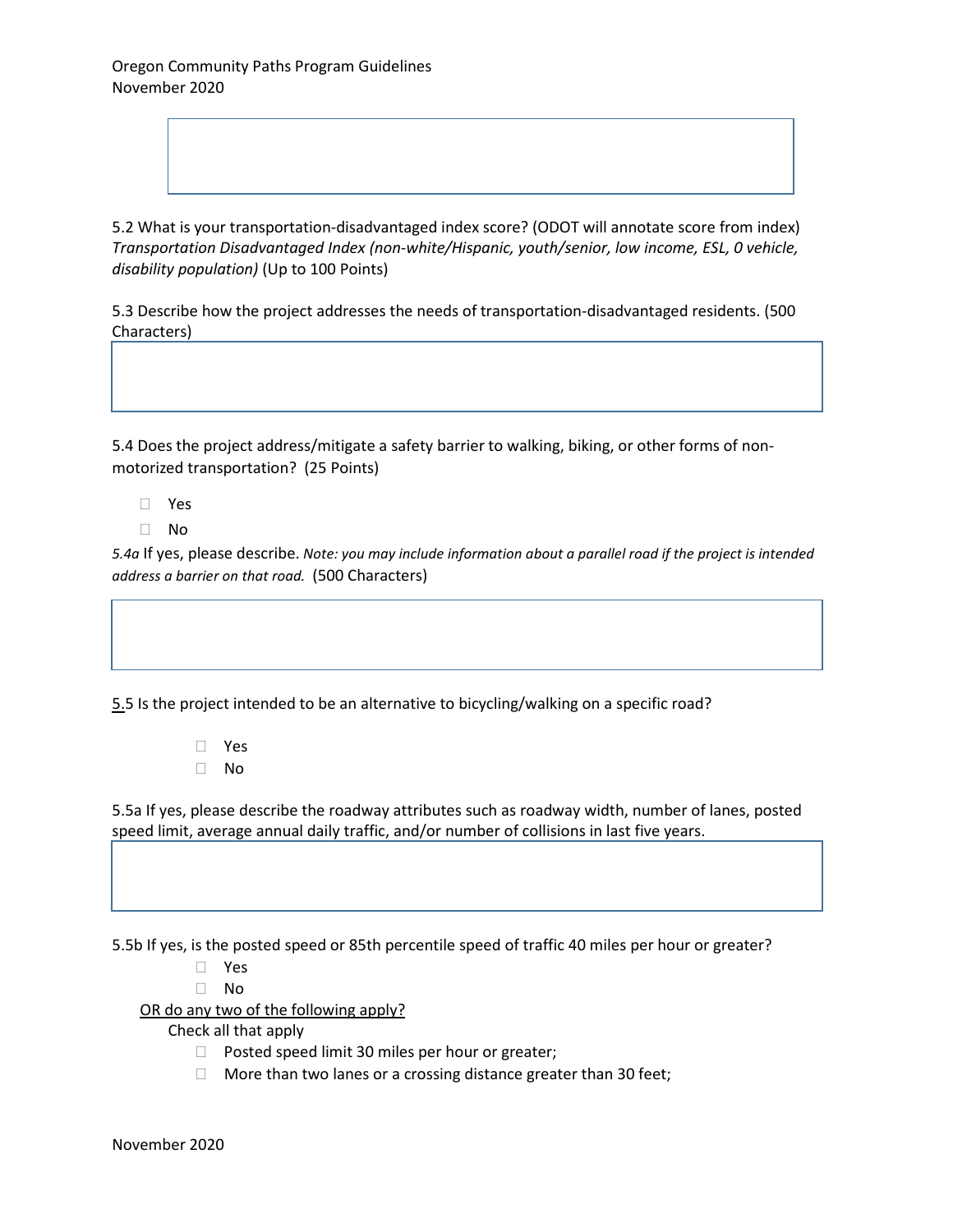- $\Box$  12,000 vehicles or more annual average daily traffic;
- $\Box$  Has one or more bicyclist or pedestrian involved crashes in the last five years.
- (Up to 25 Points)

#### *Part 6: Community Outreach and Support*

Early and meaningful engagement of community stakeholders and neighboring property owners is an essential element of developing a successful path project. The following questions help us understand the level of community outreach related to your project and the level of community support that exists for the project. Projects that have conducted outreach and have community support or have developed a plan to address community concerns will receive a higher score than projects that have not yet begun outreach.

6.1 What community outreach have you conducted? (Up to 20 Points)

- $\Box$  No previous community outreach work
- $\Box$  Community outreach is in process
- $\Box$  Significant community outreach with good support
- $\Box$  Community outreach conducted in support of Project Refinement grant application development

6.2a Provide summary of any completed or in-work public outreach on this project (500 Characters)

6.2b Identify any concerns that were raised in the public outreach process or that you anticipate being raised and how you anticipate addressing these issues. *Identifying public concerns will not make your project ineligible for funding.* (500 Characters)

6.2c Will there be public outreach as part of the grant, if awarded? (20 Points)

- Yes
- No

Provide summary of the public outreach plan as proposed for this project, if awarded. (500 Characters)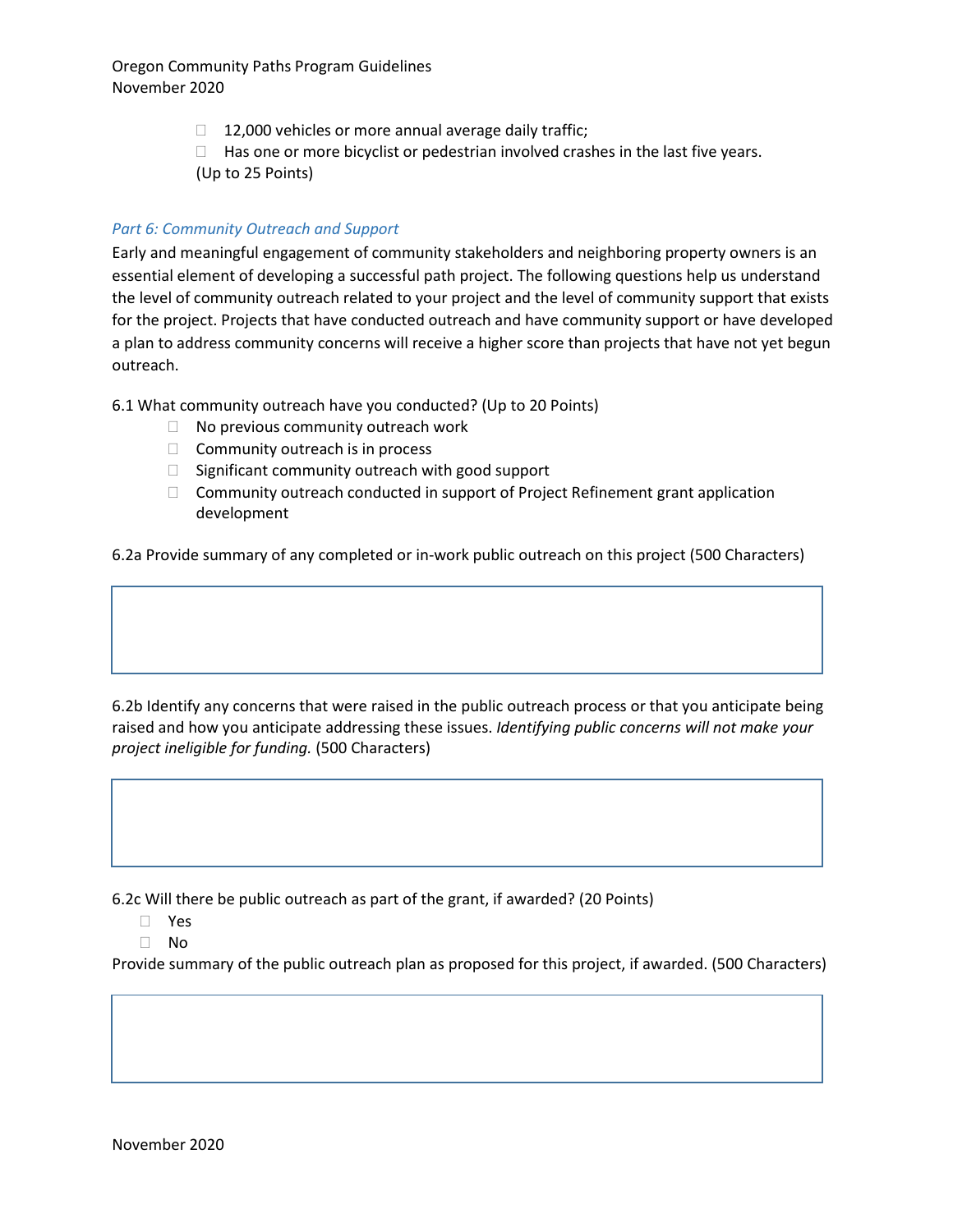*Attach any letters of support from impacted property owners or other stakeholders. (e.g., Area Commission on Transportation (ACT), Metropolitan Planning Organization, local Bicycle and Pedestrian Advisory Committee.)*

#### *Part 7: Project Readiness*

Projects that receive federally funded OCP grants must be completed within three years of grant award. Projects that receive state funded OCP grants must be completed within five years of grant award. The following questions help us understand the stage of development the project is in and any coordination needs that may impact the project delivery timeline. Projects that are well-developed or "shovel-ready" will receive a higher score than projects that have not yet begun development.

7.1 Specify what stage the project is in. (Up to 20 Points)

- $\Box$  This is a Project Refinement grant
- $\Box$  Project development has not started
- $\Box$  Project is in preliminary planning and design phases
- $\Box$  Project is ready to start design/engineering
- $\Box$  Project is ready to start construction

7.2 Are there any known environmental hazards within or adjacent to the project area? (10 Points)

- $\Box$  Yes, and we have a plan for mitigation
- $\Box$  Yes, and we are developing a plan for mitigation
- No
- Don't know

*Examples include but are not limited to: Hazardous waste sites/materials, and geologically unstable slopes. If yes, describe your plan for mitigation, or your process for developing a plan for mitigation (500 characters)*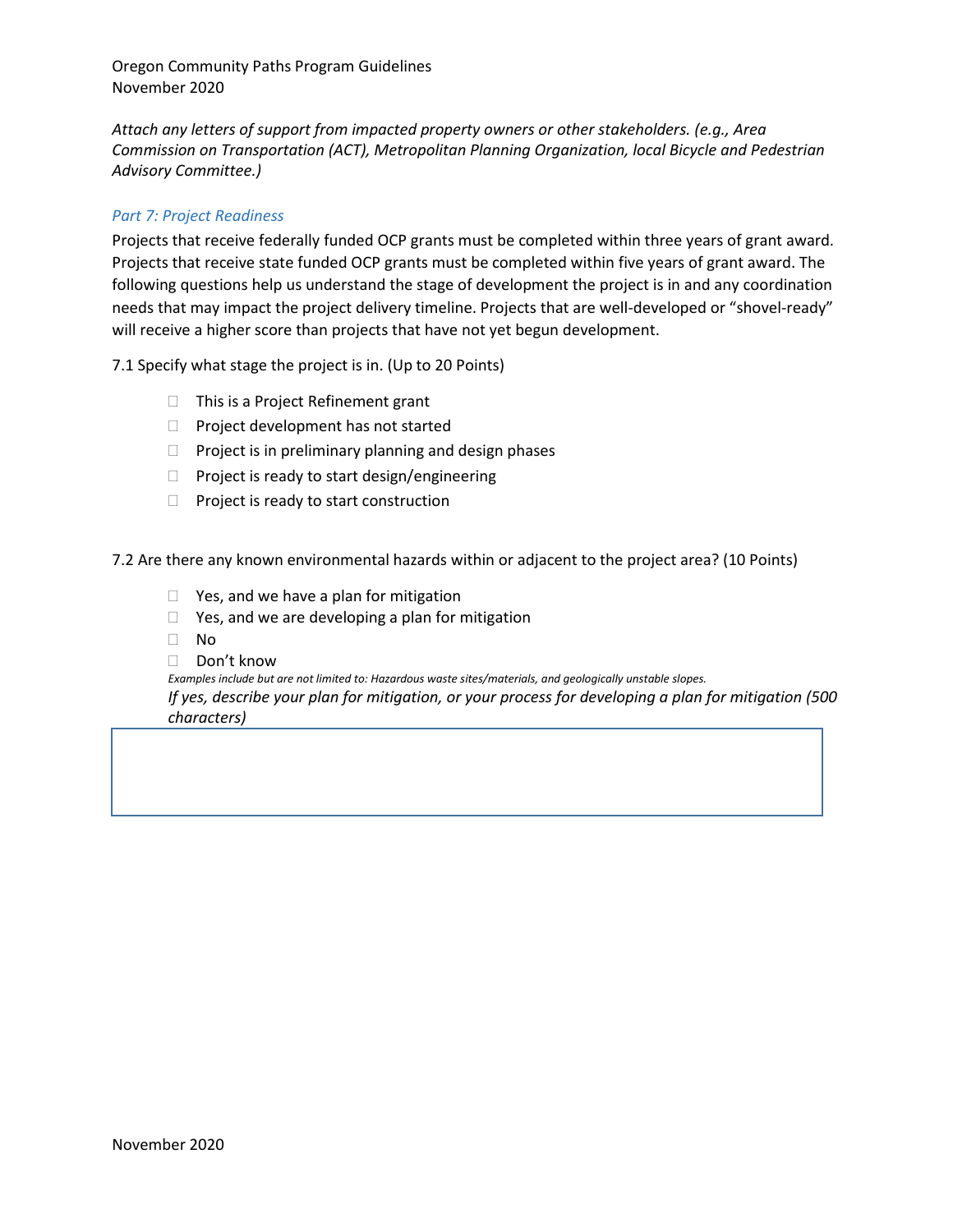7.3 Please describe your design approach to project. Is it consistent with Oregon Bicycle and Pedestrian Design Guide, PROWAG, AASHTO, and/or other path design guidelines (e.g., anticipated facility width, surface type, separation from roadway)? (20 Points)

- [Oregon Bicycle and Pedestrian Design Guide](https://www.oregon.gov/ODOT/Engineering/Documents_RoadwayEng/HDM_L-Bike-Ped-Guide.pdf)
- [AASHTO Guide for Development of Bicycle Facilities](https://tooledesign.com/project/update-to-the-aashto-guide-for-the-design-of-bicycle-facilities-2019/)
- □ [NACTO Shared Use Accessibility Guidelines](https://nacto.org/docs/usdg/designing_sidewalks_and_trails_access_kirschbaum.pdf)
- **[Public Right of Way Access Guidelines](https://www.access-board.gov/guidelines-and-standards/streets-sidewalks/public-rights-of-way)**
- □ Other (Describe)\*

\*If "other" please describe.

*NOTE: OCP funds are for transportation infrastructure projects. Public art, trailheads, and other amenities that enhance user experience are encouraged through partnerships and leveraging other*  funding sources, but may not be eligible for OCP funding. (1,000 characters)

#### Right-of-Way

7.4 Do you currently own the property for the proposed project (including Project Refinement) or have an easement for the proposed project? (20 Points)

- $\Box$  Yes, we own property or easement for entire length
- $\Box$  No, we own property or easement for some, but not all of the entire length
- $\Box$  No, we do not own property or easement

If you do not own property or easement for some or all of the project length, do you have support from impacted property owners?

- Yes
- No

7.4a If no, how do you propose to acquire the property and/or easements needed for your project within two years of grant award? Note if you have, or do not have, support of the property owners.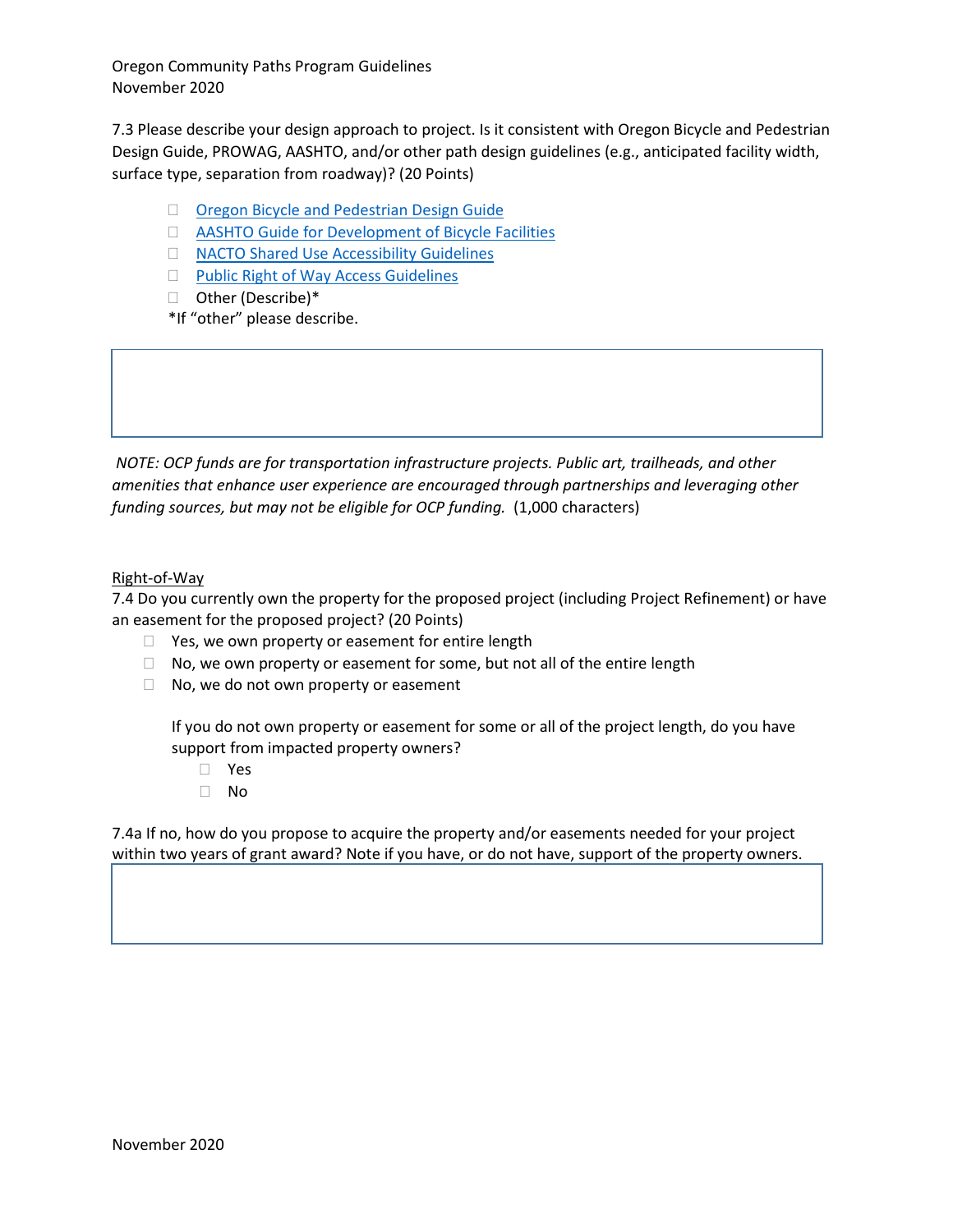7.5 Will this path go through restricted areas (farmland, agricultural reserves), that would require special-use permit(s)? (20 Points)

- $\Box$  Yes, we have special-use permit(s) for entire length
- $\Box$  Yes and we have special-use permit(s) for some, but not all of the entire length
- $\Box$  Yes, but we don't have any special-use permits
- $\Box$  No, this project will not go through restricted areas.

#### Part 7a: Project Cost and Schedule (30 Points)

The minimum and maximum grant amounts that can be awarded through OCP are:

Project Refinement (planning up to 30% design): \$75,000-\$750,000

Capital (must include construction) grants: \$200,000-\$4 Million

Total Project cost = grant amount (state or federal funds) + local match

The local match amount and type required for an OCP grant depend upon whether you are awarded a state or federally funded grant. The table below summarizes the different match requirements for state and federal grants:

|               | <b>Local Match</b>                                 | Allowable match type     | <b>Allowable match Timeline</b> |
|---------------|----------------------------------------------------|--------------------------|---------------------------------|
| Federal       | 10.27% of total project                            | Cash expenditures or in- | Only expenditures after         |
| <b>Grants</b> | cost                                               | kind contributions       | grant award and IGA             |
|               |                                                    |                          | signature                       |
| <b>State</b>  | 30% of total project cost   Only cash expenditures |                          | Direct project                  |
| <b>Grants</b> |                                                    |                          | expenditures within             |
|               |                                                    |                          | previous 10 years               |

Note: Funding will follow federal procedures unless the project is assigned tate funds at the time of programming. You should describe match that can meet either federal or state fund requirements (10.27% and 30% of total project cost respectively).

The following questions help us understand the total estimated cost of your project, amount of grant funding requested, and your ability to provide the required match.

a) Use the table below to provide a detailed cost estimate for your project. Two columns are provided to estimate your total project cost, grant award request, and required local match if you are awarded a state or federal funded grant. You may attached a more detailed cost estimate in the Attachments section at the end of this application, if desired.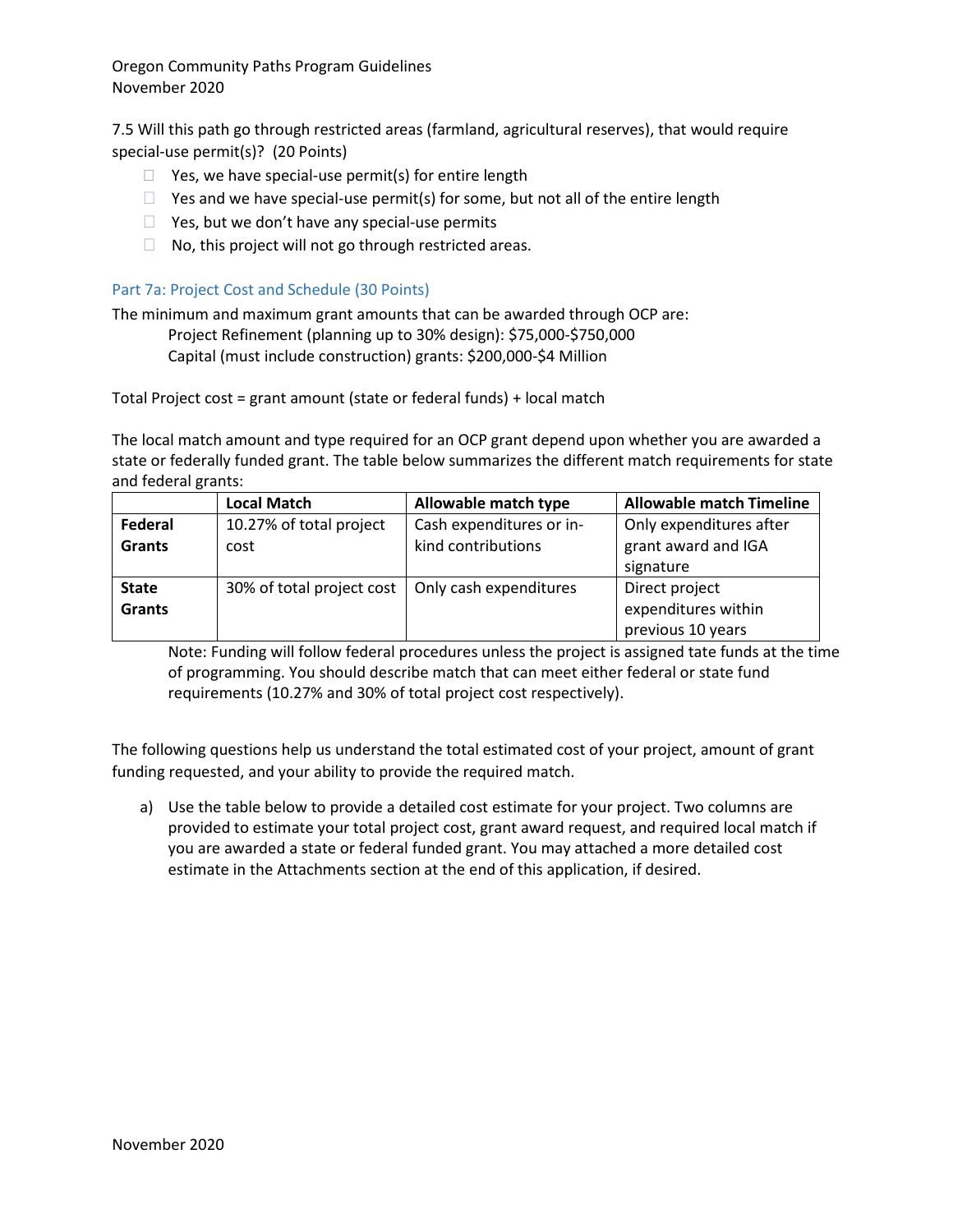| <b>DETAILED COST ESTIMATE / SCHEDULE</b>                              |                                                                                                |                                                |                                         |
|-----------------------------------------------------------------------|------------------------------------------------------------------------------------------------|------------------------------------------------|-----------------------------------------|
| sheets for detailed estimate].                                        | [Provide total project cost estimate, including match, for eligible components. Use additional |                                                |                                         |
| Phase                                                                 | <b>Estimated Timeline</b>                                                                      | <b>Federally Funded</b><br>Project<br>Estimate | <b>State Funded Project</b><br>Estimate |
|                                                                       | Beginning<br>Year                                                                              |                                                |                                         |
| Project Refinement                                                    |                                                                                                |                                                |                                         |
| Environmental                                                         |                                                                                                |                                                |                                         |
| Design/Engineering                                                    |                                                                                                |                                                |                                         |
| Right-of-Way                                                          |                                                                                                |                                                |                                         |
| Construction                                                          |                                                                                                |                                                |                                         |
| Other                                                                 |                                                                                                |                                                |                                         |
| Contingency (30%<br>Requested)                                        |                                                                                                |                                                |                                         |
| <b>Grant Request Amount</b>                                           |                                                                                                |                                                |                                         |
|                                                                       | <b>Local Match</b><br>(Minimum 10.27% for Federally funded, 30%<br>for State Funded)           |                                                |                                         |
| <b>Total Project Cost</b>                                             |                                                                                                |                                                |                                         |
| Duration of Project Funding (Years)<br>Expected first year of billing |                                                                                                |                                                |                                         |

Please describe the source and amount of match. (200 characters)

*Funding source is dependent upon availability. PTD will make final decision on funding source after review and collaboration with applicants. For non-certified agencies, ODOT will administer federally funded projects*.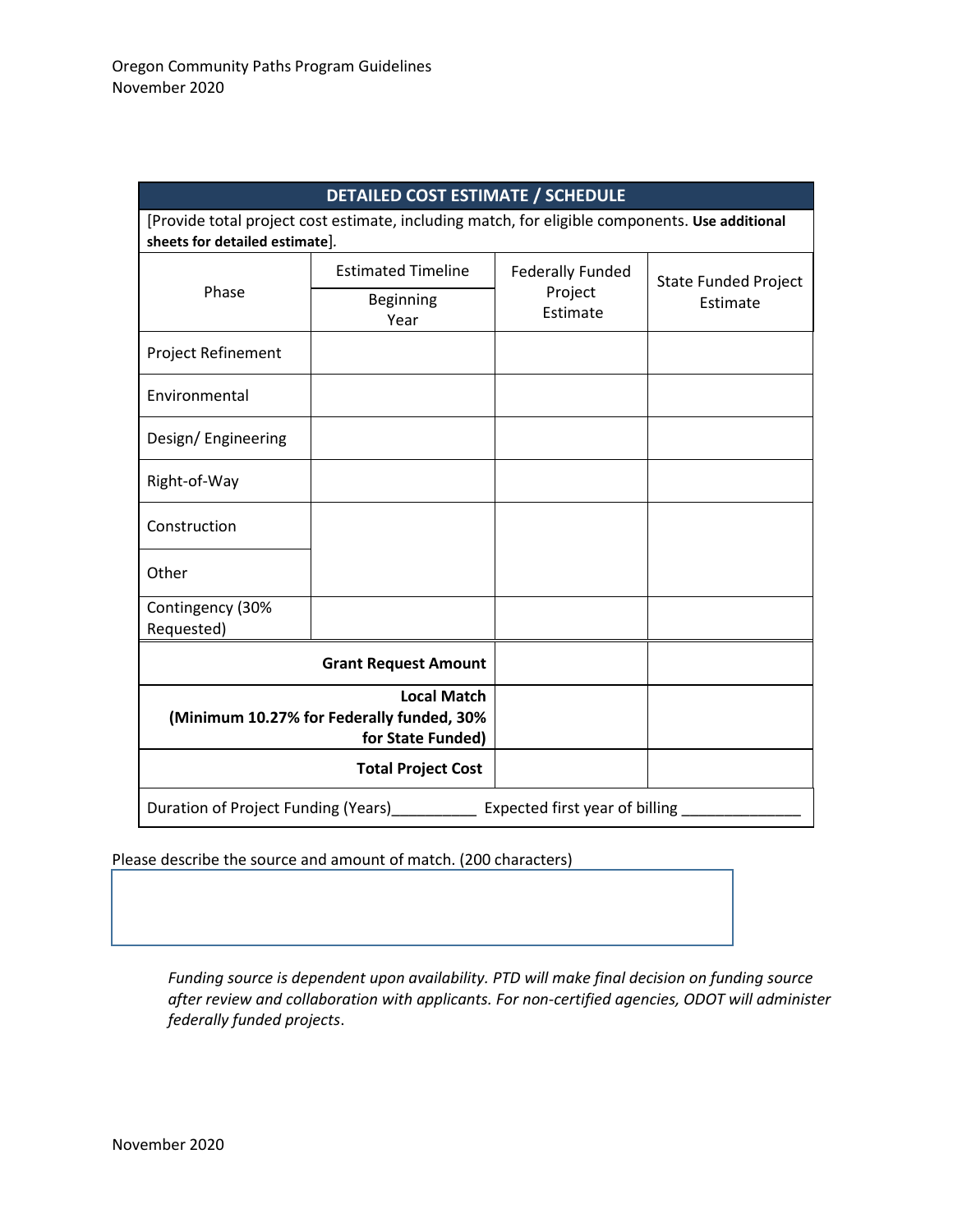# **Licensed Engineer Review Confirmation**

Confirm that a licensed engineer has reviewed your cost estimates and scope by providing engineer contact information.

| <b>Licensed Engineer Name</b>         | Agency/Employer |
|---------------------------------------|-----------------|
|                                       |                 |
| <b>Email</b>                          | Phone           |
|                                       |                 |
| <b>Signature of Licensed Engineer</b> |                 |
|                                       |                 |
|                                       |                 |
|                                       |                 |
|                                       |                 |
|                                       |                 |

| <b>SUBMISSION</b>                                                                            |       |  |
|----------------------------------------------------------------------------------------------|-------|--|
|                                                                                              |       |  |
|                                                                                              |       |  |
| Signature                                                                                    | Date: |  |
|                                                                                              |       |  |
| Name and Title of Person Authorized to Sign Application                                      |       |  |
| <b>Submit Completed Application to:</b>                                                      |       |  |
| E-mail: CommunityPaths@odot.state.or.us   Subject Line: OCP [Agency Name] Application [Year] |       |  |

Note: PTD anticipates scoring all applications, OBPAC ranking, and OTC approving awards within four months after application deadline. IGAs will be awarded in summer of 2021.

# **Attachments:**

Attach any letters of support, concept of preliminary designs, or other material that supports your applications.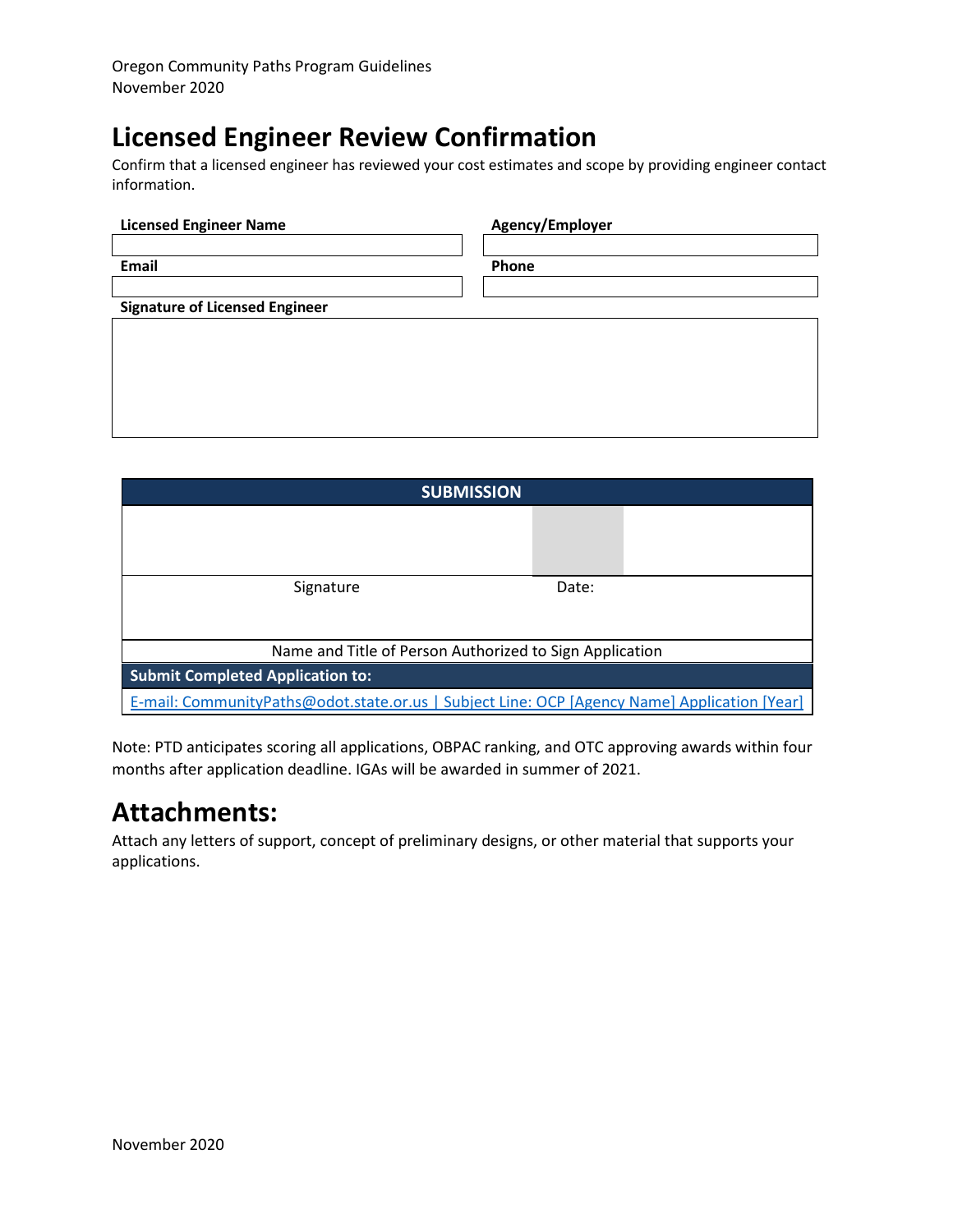## <span id="page-31-0"></span>Additional Information and Tips

Submitting an application:

- Applicants for projects not awarded during an application period may reapply during a subsequent application period.
- Local agencies are encouraged to deliver the projects for which they apply.
- Applicants are encouraged to solicit letters of support from local transportation committees like ACTs and local community-based organizations.
- If a portion of the project was previously funded with federal dollars, the entire project is considered federalized, and must meet all federal requirements.

## <span id="page-31-1"></span>Project Selection

Prioritization Criteria: The OBPAC selects the prioritization criteria used by staff in the scoring of the project.

| <b>Step</b>   | Role                         | <b>Description</b>                      | <b>Opportunity for Public</b> |
|---------------|------------------------------|-----------------------------------------|-------------------------------|
|               |                              |                                         | Input                         |
| 1             | PTD OCP PM                   | PTD PM will hold workshops, webinars,   | Public input is accepted at   |
|               |                              | email blasts, or post information on    | any time.                     |
|               |                              | website                                 |                               |
| $\mathcal{P}$ | Oregon Bicycle and           | Criteria review: OBPAC will be          | OBPAC meetings have an        |
|               | Pedestrian Advisory          | consulted on focus areas and set        | opportunity for public        |
|               | Committee (OBPAC)            | priority criteria and priority rankings | comment                       |
|               |                              | prior to each selection cycle.          |                               |
| 3             | <b>Oregon Transportation</b> | Project Award: The OTC reviews 100%     | OTC meetings have an          |
|               | Commission (OTC)             | list and approves rojects for funding.  | opportunity for public        |
|               |                              |                                         | comment                       |

Structure for selecting criteria to prioritize projects starting in 2020:

For the 2019-2020 cycle, the OBPAC determined the below criteria for project selection. Project ranking will be determined by points and scoring criteria developed by ODOT.

| <b>Criteria</b> | <b>Description</b>                                                                                                                                                                                                                                                                                                                                                                                                                                                                                                            |
|-----------------|-------------------------------------------------------------------------------------------------------------------------------------------------------------------------------------------------------------------------------------------------------------------------------------------------------------------------------------------------------------------------------------------------------------------------------------------------------------------------------------------------------------------------------|
| Equity/Safety   | Will the project contribute to development of a biking and/or<br>walking path to high need locations (e.g., transportation-<br>disadvantaged areas, schools, shopping or employment centers,<br>medical services, connections to transit and Regional Paths, and<br>downtowns)?<br>Will the project contribute to development of a biking and/or<br>$\bullet$<br>walking path in areas where no connections exist, transportation<br>options are limited, or significant safety concerns are addressed by<br>the improvement? |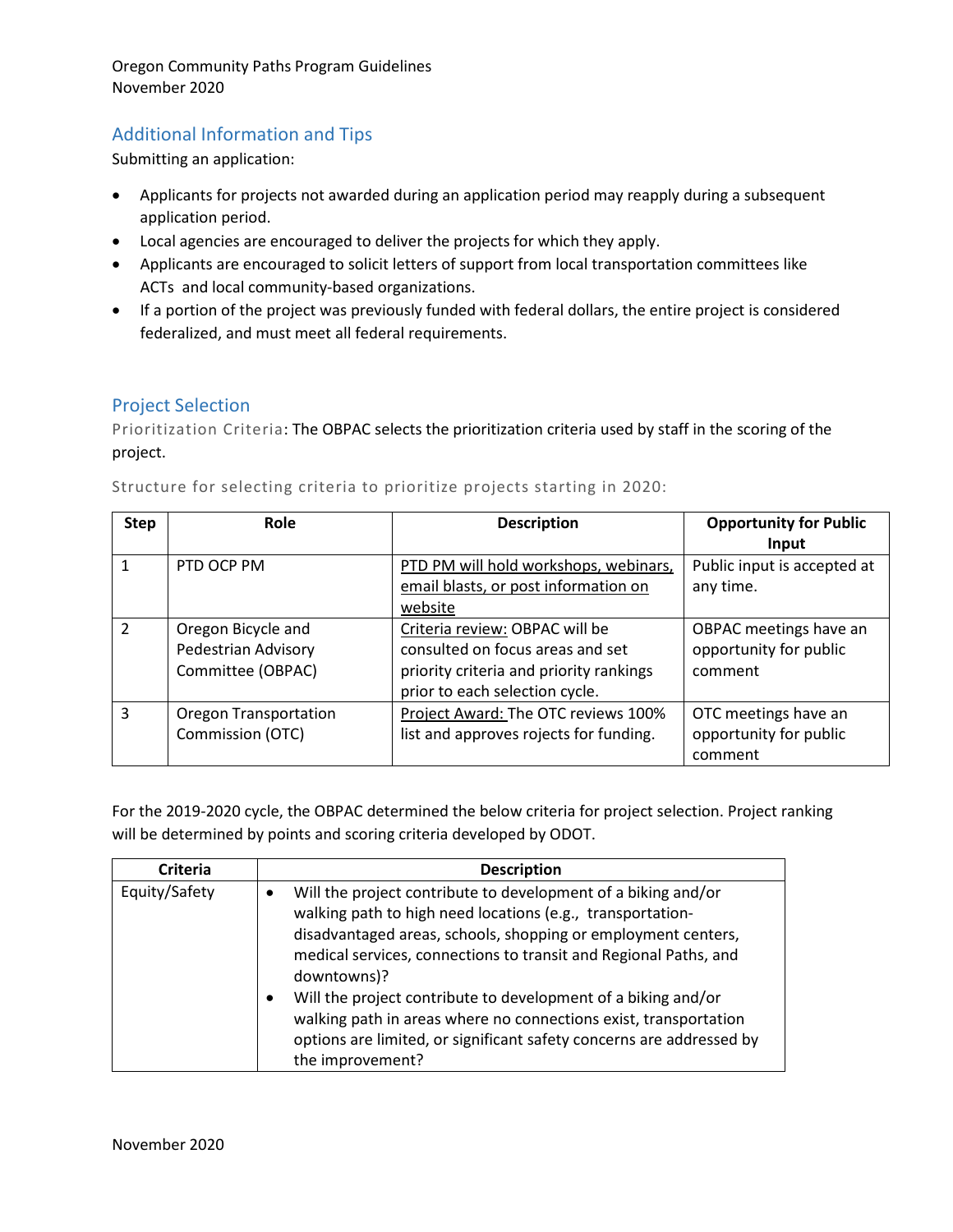|                        | Does the project connect to transportation-disadvantaged areas?<br>$\bullet$                                                                                     |  |
|------------------------|------------------------------------------------------------------------------------------------------------------------------------------------------------------|--|
| <b>Technical Merit</b> | Letters of support from impacted property owners or other<br>$\bullet$<br>stakeholders                                                                           |  |
|                        | Summary of any completed or in-work public outreach on this<br>project                                                                                           |  |
|                        | Summary of the public outreach plan as proposed for this project, if<br>٠<br>awarded                                                                             |  |
| Project                | Improves a Critical Link or Regional Path<br>٠                                                                                                                   |  |
| Characteristics        | Proximity to high need locations (e.g., transportation disadvantaged<br>$\bullet$<br>areas, surrounding schools, shopping, employment centers, medical           |  |
|                        | services, connections to transit, and downtowns) as defined in the                                                                                               |  |
|                        | Oregon Bicycle Pedestrian Plan                                                                                                                                   |  |
| Project                | Stage project is in (Planning/Engineering, Right-of-Way,<br>٠                                                                                                    |  |
| Readiness              | Construction)                                                                                                                                                    |  |
|                        | No known environmental, historical or cultural resources within or<br>$\bullet$<br>adjacent to the project area                                                  |  |
|                        | There are known environmental, historical, or cultural resources<br>٠<br>within or adjacent to the project area, and applicant has completed<br>mitigation plans |  |
|                        | Compliance with Oregon Bicycle and Pedestrian Design Guide or<br>$\bullet$<br>equivalent.                                                                        |  |

## **DECISION MAKING STRUCTURE AND ROLES:**

| <b>Step</b>   | Role                                                                                                                                             | <b>Description</b>                                                                                                                                                                                                                                                                                                                   | <b>Opportunity for Public</b><br>Input                       |
|---------------|--------------------------------------------------------------------------------------------------------------------------------------------------|--------------------------------------------------------------------------------------------------------------------------------------------------------------------------------------------------------------------------------------------------------------------------------------------------------------------------------------|--------------------------------------------------------------|
| $\mathbf{1}$  | Cities, Counties, Tribes,<br>Transit Districts, other<br>Road Authorities, and<br>Oregon Department of<br>Transportation (ODOT)<br>Area Managers | LOI and application process: Eligible entities<br>submit PTD prescribed application materials<br>before the prescribed deadlines.                                                                                                                                                                                                    | Project development<br>public outreach meetings.             |
| $\mathcal{P}$ | <b>PTD Staff</b>                                                                                                                                 | Initial technical and priority criteria score: PTD<br>staff provides eligibility review and if program<br>is oversubscribed scores the projects using<br>technical and priority criteria, developing a<br>150% list. Staff scoring of projects will include<br>application review and possible virtual or in-<br>person site visits. | N/A                                                          |
| 3             | Oregon Bicycle and<br>Pedestrian Advisory<br>Committee (OBPAC)                                                                                   | OBPAC reviews staff scoring of applications to<br>determine which projects to recommend to<br>the OTC for funding (100% list)                                                                                                                                                                                                        | OBPAC meetings have an<br>opportunity for public<br>comment. |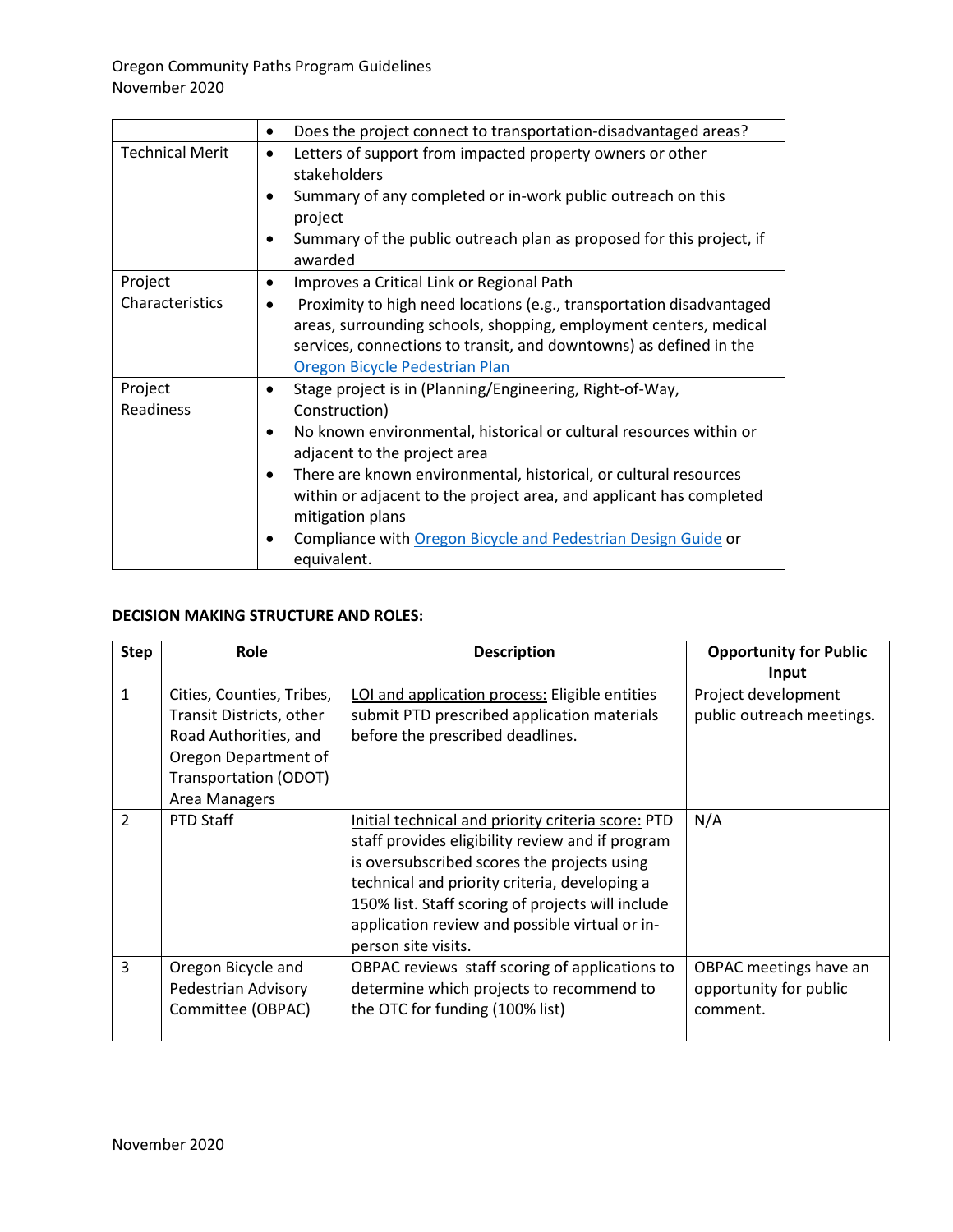| 4 | <b>Oregon Transportation</b><br>Commission (OTC) | Final approval: OTC reviews and vote on<br><b>OBPAC</b> recommendations.                                                     | OTC meetings have an<br>opportunity for public<br>comment. |
|---|--------------------------------------------------|------------------------------------------------------------------------------------------------------------------------------|------------------------------------------------------------|
|   | OCP PM                                           | Notification and contract signed: PM notifies<br>project applicants of awards and works with<br>grant recipients to sign the | N/A                                                        |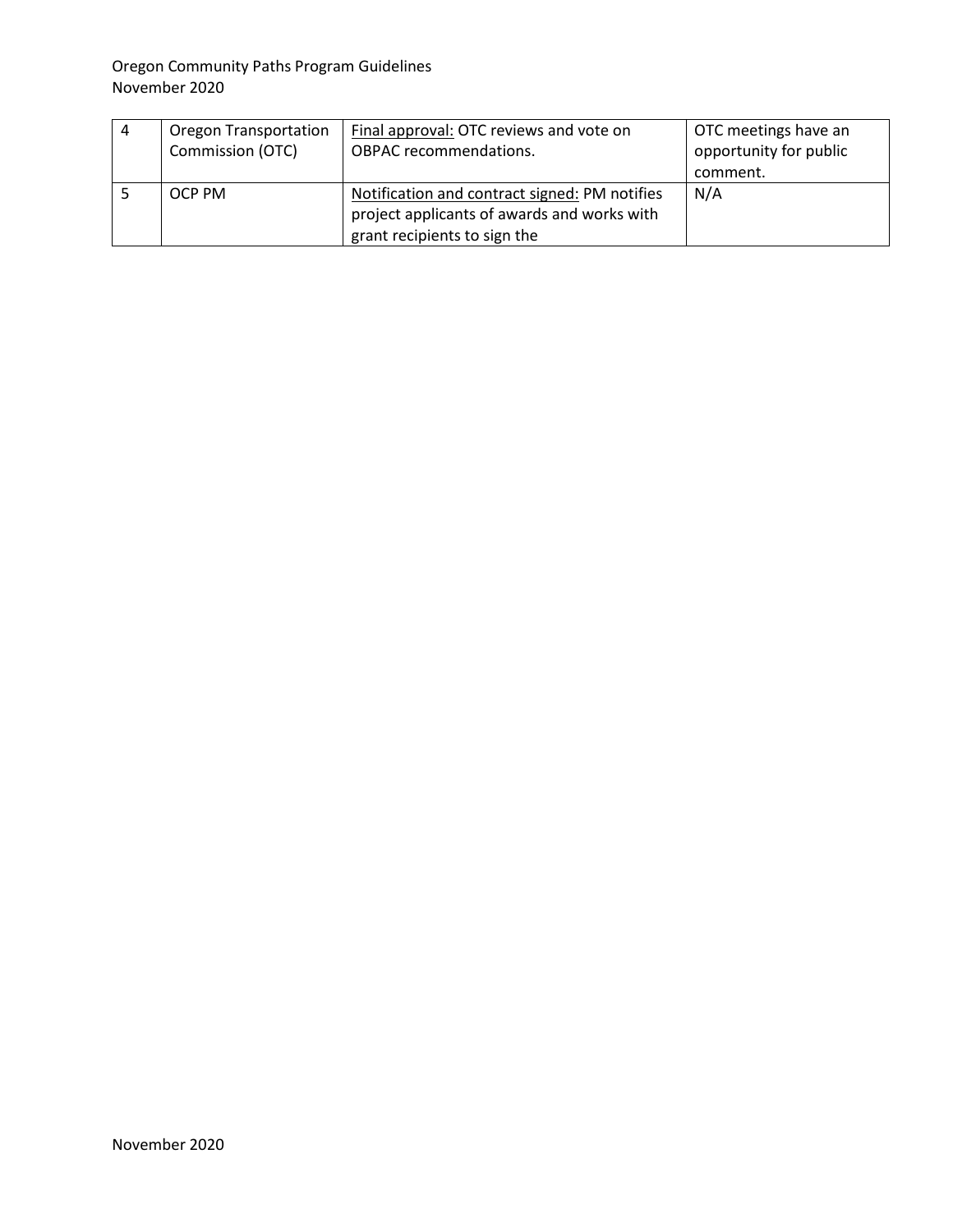## <span id="page-34-0"></span>**Part 3: Project Delivery and Agreements**

## <span id="page-34-1"></span>Processes for Project Delivery

The OCP PM monitors funding and helps resolve issues. Grant recipients are responsible for tracking their OCP projects and submitting monthly progress reports and invoices. The project delivery steps for grant recipient are outlined below. PTD grant recipients will refer t[o ODOT's Project Delivery Guide](https://www.oregon.gov/odot/ProjectDel/Pages/Project-Delivery-Guide.aspx) and follow steps 2-9 below.

| <b>Step</b>    | <b>Delivery and Oversight Process for State Funded Projects</b>                                      |
|----------------|------------------------------------------------------------------------------------------------------|
| 1              | Grantee signs IGA as soon as possible and no later than 180 days after OTC selects projects.         |
| $\overline{2}$ | Grant recipient begins to expend funds as soon as possible and no later than three years from the    |
|                | date the IGA is signed for federal projects (five years for state projects); seeks reimbursement by  |
|                | invoice from OCP PM, grant recipient includes local cash match information.                          |
| 3              | OCP PM reviews invoice; coordinates payment.                                                         |
| 4              | Grant recipient sends quarterly progress report to CommunityPaths@odot.state.or.us                   |
| 5              | OCP PM reviews quarterly progress reports and monitors issues with the timely meeting the project    |
|                | goals listed in the IGA.                                                                             |
| 5              | Grant recipient monitors funds against financial plan and cash match requirement.                    |
| 6              | Grant recipient sends final invoice for payment, closeout documentation, and final report.           |
| 7              | OCP PM or similar ODOT representative conducts final walk through of project.                        |
| 8              | OCP PM may administer a project audit to determine if application materials provided were correct in |
|                | regards to the amount of cash match the grant recipient contributed.                                 |
| 9              | OCP PM approves and initiates project closeout.                                                      |

If the OCP project uses federal funds, PTD requires project delivery through one of two approved delivery methods: Local Public Agency (LPA) Certification Program or ODOT Delivery and Operations delivery. Applicants should review approved delivery options in th[e AOC-LOC-ODOT Working Agreement](https://www.oregon.gov/odot/LocalGov/Documents/ODOT-AOC-LOC-Agreement-32588.pdf) for eligibility and requirements.

In the event that project scope, schedule, or budget changes require an amendment to the project IGA or ODOT Delivery and Operations Agreement, recipients will follow the process below.

| <b>Step</b> | Intergovernmental Agreements/ODOT Delivery and Operations Region Contract Amendments      |
|-------------|-------------------------------------------------------------------------------------------|
|             | Grant Recipient notifies CommunityPaths@odot.state.or.us about the need for an amendment. |
|             | OCP PM determines eligibility; approves amendment.                                        |
|             | OCP PM notifies recipient and coordinates agreement and scope update.                     |

## <span id="page-34-2"></span>Additional Expectations for Grant Recipients

Grant recipients are responsible for any cost overruns for the project, and must complete the project within three years from signed agreement for federally funded projects, or five years for state funded projects. The OCP Manager will monitor progress by reviewing quarterly progress reports submitted by recipients. Agreements where zero funds are expended for the project within two years of signed agreement triggers an evaluation of recipient's ability to deliver the completed project within the required period. In addition, agreements that are unsigned within one year of funds awarded triggers an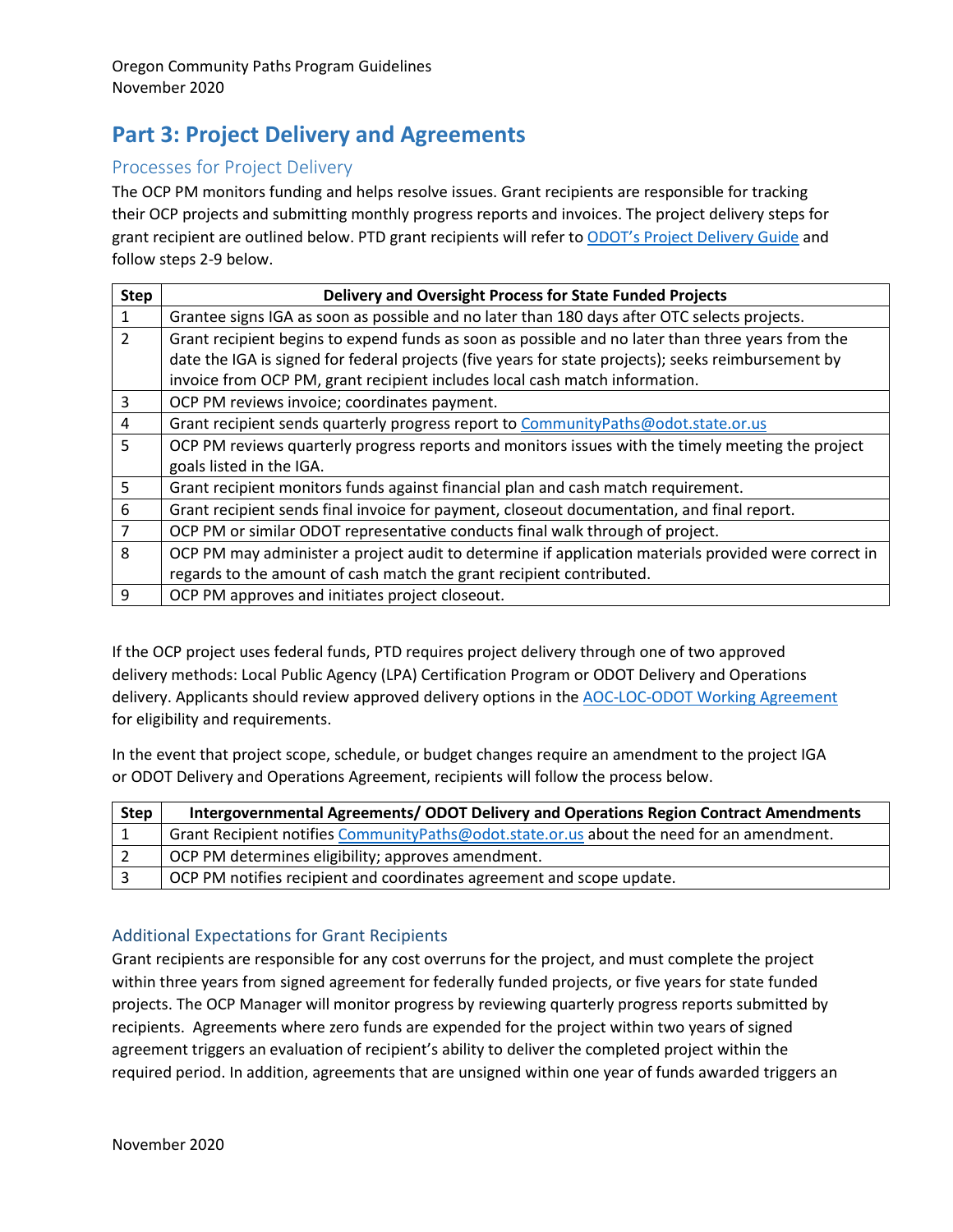evaluation of the recipient's ability to deliver the completed project within the required period. If recipient is unable to deliver the project within the required period, PTD will cancel the grant, reclaim and redistribute funds prior to the grant funds expiration.

Recipients shall comply with state and local design and construction guidelines such as the National Environmental Protection Act (NEPA) [https://ceq.doe.gov/.](https://ceq.doe.gov/) Information on Oregon NEPA requirements are at ODOT's Geo-environmental Section website

[https://www.oregon.gov/ODOT/GeoEnvironmental/Pages/NEPA.aspx.](https://www.oregon.gov/ODOT/GeoEnvironmental/Pages/NEPA.aspx)

*Note: The NEPA process applies to all ODOT projects that use federal funding, or that are conducted, regulated, or approved by one or more federal agencies. Projects funded with state funds must comply with all local and state environmental laws and regulations.*

Recipients shall comply with required guidelines and rules such a[s Americans with Disabilities Act.](https://www.ada.gov/) More information is available a[t https://www.oregon.gov/ODOT/Engineering/Pages/Accessibility.aspx.](https://www.oregon.gov/ODOT/Engineering/Pages/Accessibility.aspx)

#### <span id="page-35-0"></span>Grant Performance Measures and Evaluation

The goal of the OCP Program is to build off-road transportation projects that address barriers and hazards for pedestrians and bicyclists.

Transparency: ODOT PTD is committed to transparency in decision-making and evaluation for the OCP Program. PTD will provide web-based information on funded projects and maintain this information for the public. PTD will provide final recommendations documentation to detail what types of projects were the most and least competitive.

Performance Measures: The OCP program goals will incorporate performance measures for safety and equity.

Safety: PTD uses a standard application questionnaire regarding roadway characteristics to estimate potential safety benefits of projects.

Equity: PTD developed a Transportation-Disadvantaged Community Index as a standard equity measure.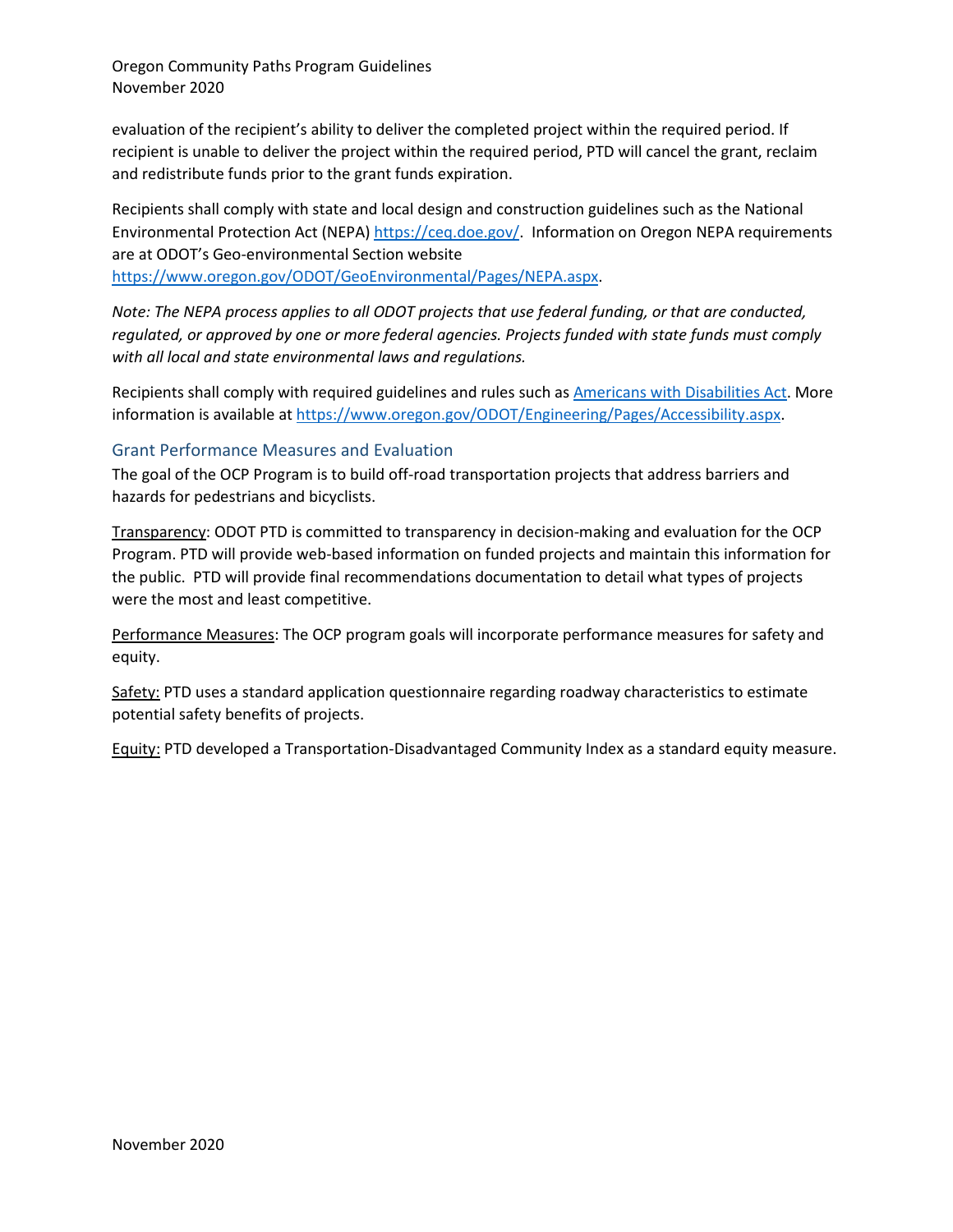#### References

| Title                                                               | Link                                                                                            |
|---------------------------------------------------------------------|-------------------------------------------------------------------------------------------------|
| <b>AASHTO Guide for Development</b>                                 | https://tooledesign.com/project/update-to-the-aashto-guide-for-                                 |
| of Bicycle Facilities                                               | the-design-of-bicycle-facilities-2019/                                                          |
| Americans with Disabilities Act                                     | https://www.ada.gov/                                                                            |
| AOC - LOC - ODOT Working                                            | https://www.oregon.gov/odot/LocalGov/Documents/ODOT-AOC-                                        |
| <b>Agreement (Delivery Options)</b>                                 | LOC-Agreement-32588.pdf                                                                         |
| <b>Community Paths Program</b>                                      | CommunityPaths@odot.state.or.us                                                                 |
| Manager Email                                                       |                                                                                                 |
| Federal Aid Guidance - Guide to                                     | https://www.fhwa.dot.gov/federalaid/projects.pdf                                                |
| Federal Aid Programs and                                            |                                                                                                 |
| Projects                                                            |                                                                                                 |
| Federal Aid Guidance - Non-<br><b>Federal Matching Requirements</b> | https://www.fhwa.dot.gov/legsregs/directives/policy/fedaid guid<br>ance nfmr.pdf                |
|                                                                     |                                                                                                 |
| Federal Highway Administration<br>- Transportation Alternatives     | https://www.fhwa.dot.gov/environment/transportation_alternativ<br>es/guidance/guidance 2016.cfm |
|                                                                     |                                                                                                 |
| <b>Multimodal Active</b><br><b>Transportation Fund - Oregon</b>     | https://secure.sos.state.or.us/oard/displayDivisionRules.action?sel<br>ectedDivision=5681       |
| Administrative Rule 731-036                                         |                                                                                                 |
| <b>Multimodal Active</b>                                            | https://www.oregonlaws.org/ors/367.091                                                          |
| <b>Transportation Fund</b>                                          |                                                                                                 |
| Establishment - Oregon Revised                                      |                                                                                                 |
| <b>Statute 367.091</b>                                              |                                                                                                 |
| NACTO Shared-Use Accessibility                                      | https://nacto.org/docs/usdg/designing sidewalks and trails acce                                 |
| Guidelines                                                          | ss kirschbaum.pdf                                                                               |
| <b>National Environmental Policy</b>                                | https://ceq.doe.gov/                                                                            |
| Act                                                                 |                                                                                                 |
| <b>ODOT Project Delivery Guide</b>                                  | https://www.oregon.gov/odot/ProjectDel/Pages/Project-Delivery-                                  |
|                                                                     | Guide.aspx                                                                                      |
| Oregon Bicycle Pedestrian                                           | https://www.oregon.gov/odot/Get-Involved/Pages/OBPAC.aspx                                       |
| <b>Advisory Committee</b>                                           |                                                                                                 |
| Oregon Bicycle Pedestrian                                           | https://www.oregon.gov/ODOT/Engineering/Documents Roadwa                                        |
| Design Guidelines                                                   | yEng/HDM_L-Bike-Ped-Guide.pdf                                                                   |
| Oregon Bicycle Pedestrian Plan                                      | https://www.oregon.gov/odot/Planning/Documents/OBPP.pdf                                         |
|                                                                     |                                                                                                 |
| Oregon Bicycle and Pedestrian                                       | https://www.access-board.gov/guidelines-and-standards/streets-                                  |
| Design Guide and on the Public                                      | sidewalks/shared-use-paths/supplemental-notice/proposed-                                        |
| Right-of-Way Accessibility                                          | supplements                                                                                     |
| Guidelines (PROWAG)<br><b>Oregon Community Paths</b>                | https://www.oregon.gov/odot/Programs/Pages/OCP.aspx                                             |
| Website                                                             |                                                                                                 |
| Oregon Engineering for                                              | https://www.oregon.gov/ODOT/Engineering/Pages/Accessibility.a                                   |
| Accessibility                                                       | <b>Spx</b>                                                                                      |
|                                                                     |                                                                                                 |